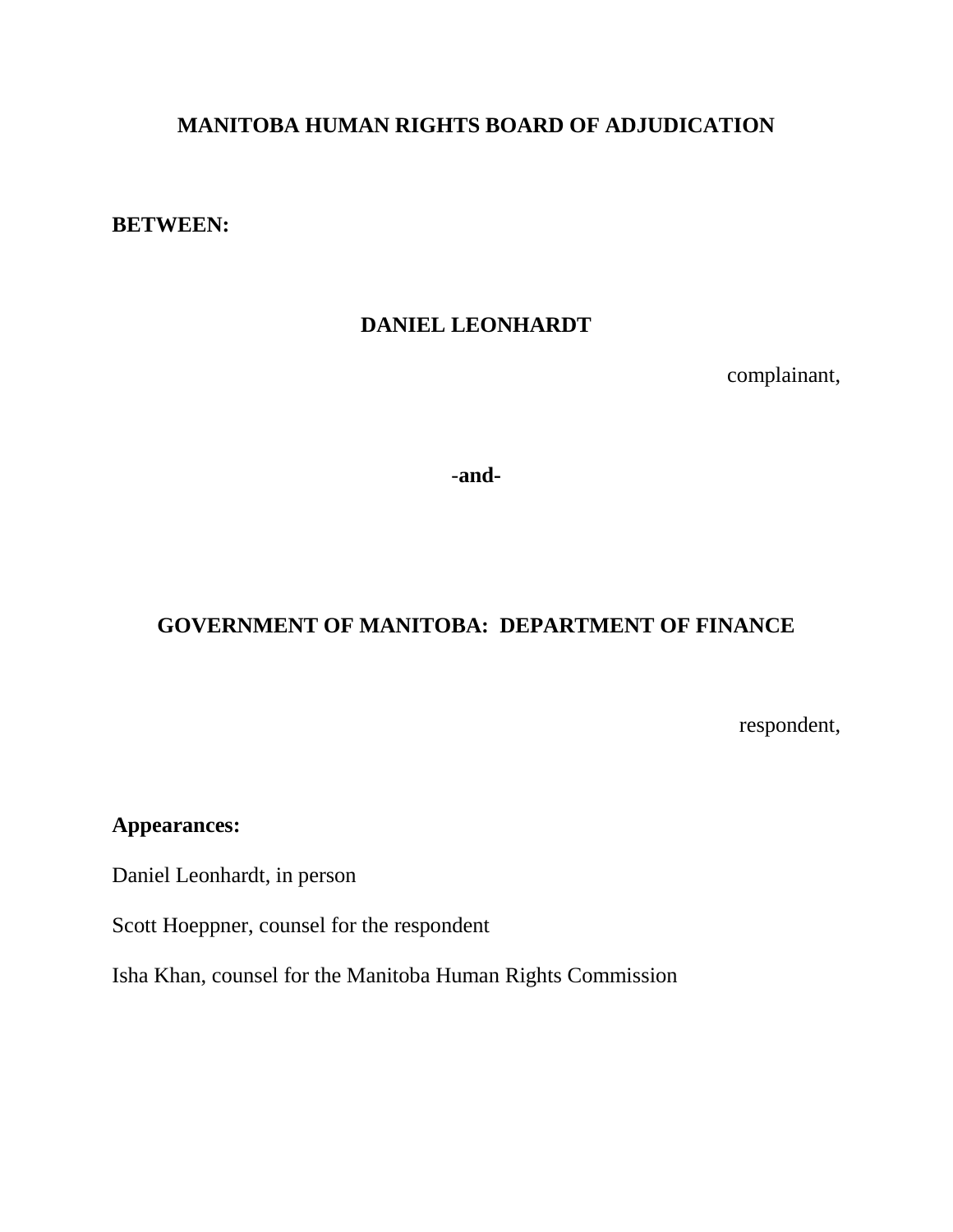### **DAN MANNING, adjudicator:**

- 1. Daniel Leonhardt, (the "complainant") alleges that his employer, the Government of Manitoba ("GOM") contravened section 14 of the *Manitoba Human Rights Code,* ("*Code*") when they rejected him on probation.
- 2. The facts are straight forward but lengthy. I have carefully reviewed the agreed book of documents, the filed exhibits, and the evidence heard at trial. I have distilled the evidence to the following relevant facts.

### **FACTS**

3. The complainant is a trained Informational Technology ("I.T.") Specialist who worked for the GOM between 1999-2006 until he relocated to Ottawa. In 2009, he returned to Winnipeg to look after his ill father. In 2010 he reported experiencing mental health and substance abuse concerns and attended the Klinic Community Health Centre for counseling. In December 2010 he went to the St. James Medical Clinic and met with Dr. Hobbs for help with anxiety. He requested a referral to a psychiatrist, but Dr. Hobbs could not facilitate his request. In May 2011 he commenced a 10-week non-residential treatment program through the Addictions Foundation of Manitoba (AFM). A letter from AFM dated November 17, 2011 confirmed the dates of the attendance but not the times.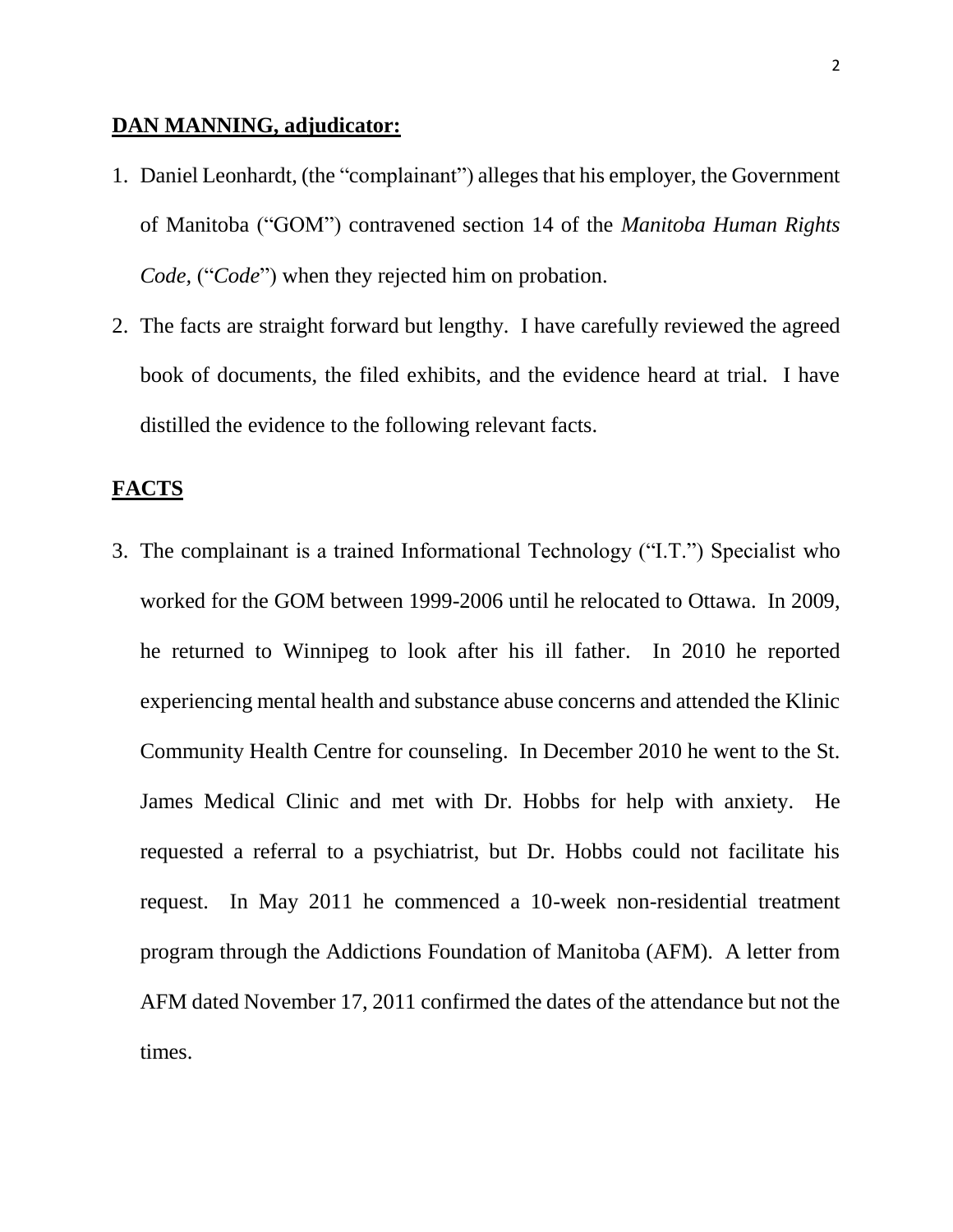- 4. In May 2011 he was re-hired by the GOM to start employment in June 2011. He was placed on a period of six months probation, which is typical for all employees following an appointment to a new position.
- 5. The complainant's immediate supervisor was John Mitchell. Mr. Mitchell and the complainant had known each other since 2003 due to the complainant's previous work history with the GOM. They were friendly.
- 6. Soon after commencing employment in June 2011, the complainant testified that he obtained permission from Mr. Mitchell to be absent from work to attend AFM counseling. The complainant testified that he sent an email request and spoke with Mr. Mitchell in person. For reasons I will discuss later, I find that the complainant, in fact, did not make such a request.
- 7. In July 2011, about a month in to his employment, the complainant started experiencing physical discomfort when he drank from the communal office coffee pot. He suspected that two colleagues were poisoning or "tampering" with his coffee. He reported his concerns to Mr. Mitchell.
- 8. Mr. Mitchell thought that the complainant's allegations were bizarre because no one else drinking the communal coffee had reported similar effects. He did not believe the allegation and expressed his doubts to the complainant. Mr. Mitchell knew that the complainant's father had been ill and was concerned for the complainant's wellbeing. He asked him if everything was okay with his personal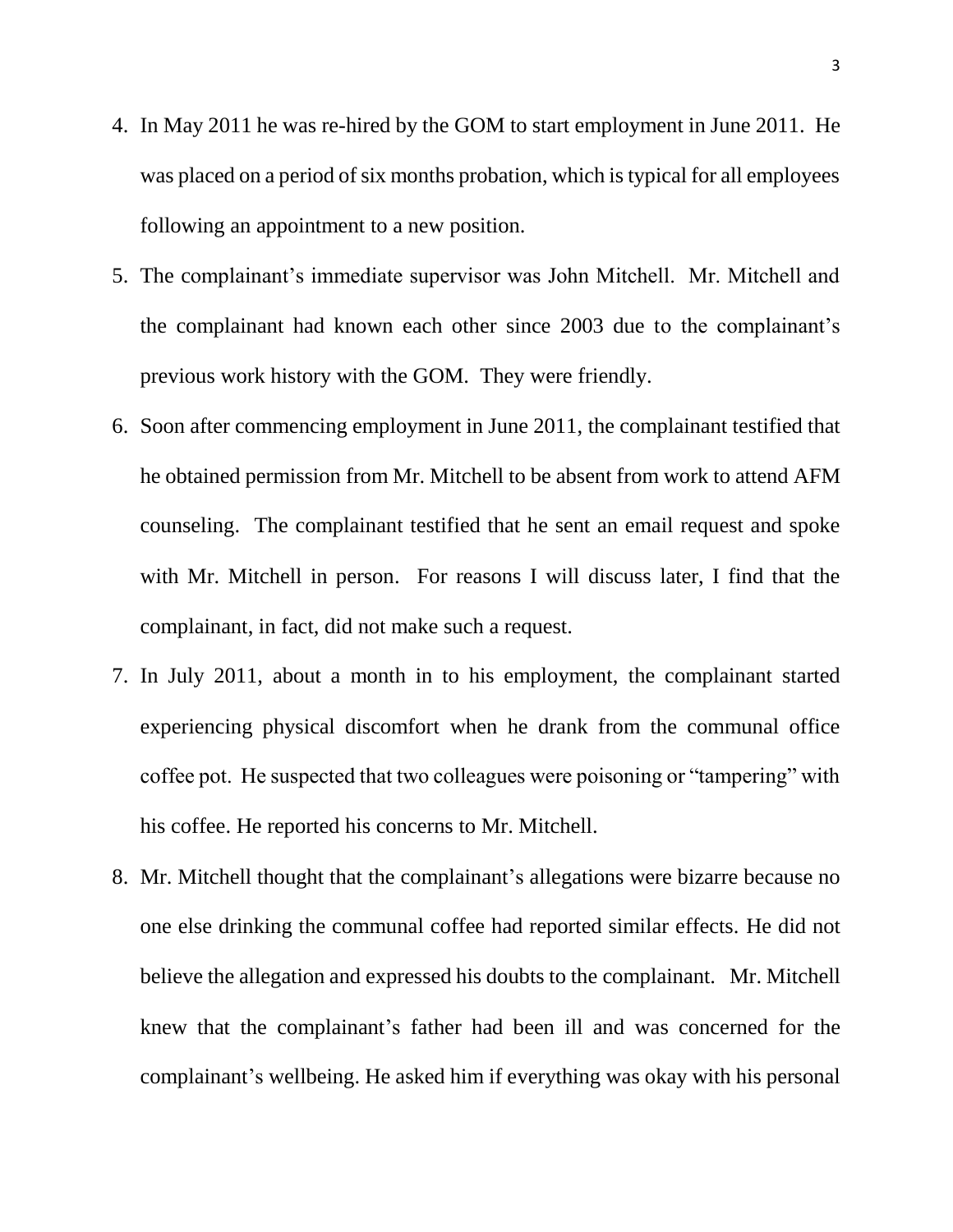life and if he could offer any assistance. The complainant firmly declined assistance and responded emphatically that the problem was with the coffee and not related to his personal circumstances. Mr. Mitchell left the office on holidays around July 20, 2011 with the issue unresolved and unreported to senior management or human resources.

- 9. On July 21, 2011, the complainant brought the matter to the attention of a GOM Human Resources Manager, Ms. Carla De Ruyck. He told Ms. De Ruyck that on July 4, 2011 he had seen two colleagues, "Kevin" and "Neeraj" appear to tamper with the coffee equipment. He told her that he believed that someone was also tampering with his food that he left in the communal fridge. Within fifteen minutes of drinking the coffee he would experience nausea, headaches, dry heaving, tiredness, confusion, and excessive salivation. The symptoms would last 15 minutes to two hours. He had experienced this about twenty times.
- 10.He told Ms. De Ruyck about an encounter with an unknown male two weeks prior who had approached him outside of the building in the back lane. The male asked him how his coffee was. The complainant replied that the coffee was "fine", and the man responded to him, "are you sure?" and walked away.
- 11.He told Ms. De Ruyck that Neeraj had "made fun" of the coffee, lifting it sarcastically and saying "ooo, the coffee" while walking towards his cubicle. He confronted both "Kevin" and "Neeraj" and told them not to make any more coffee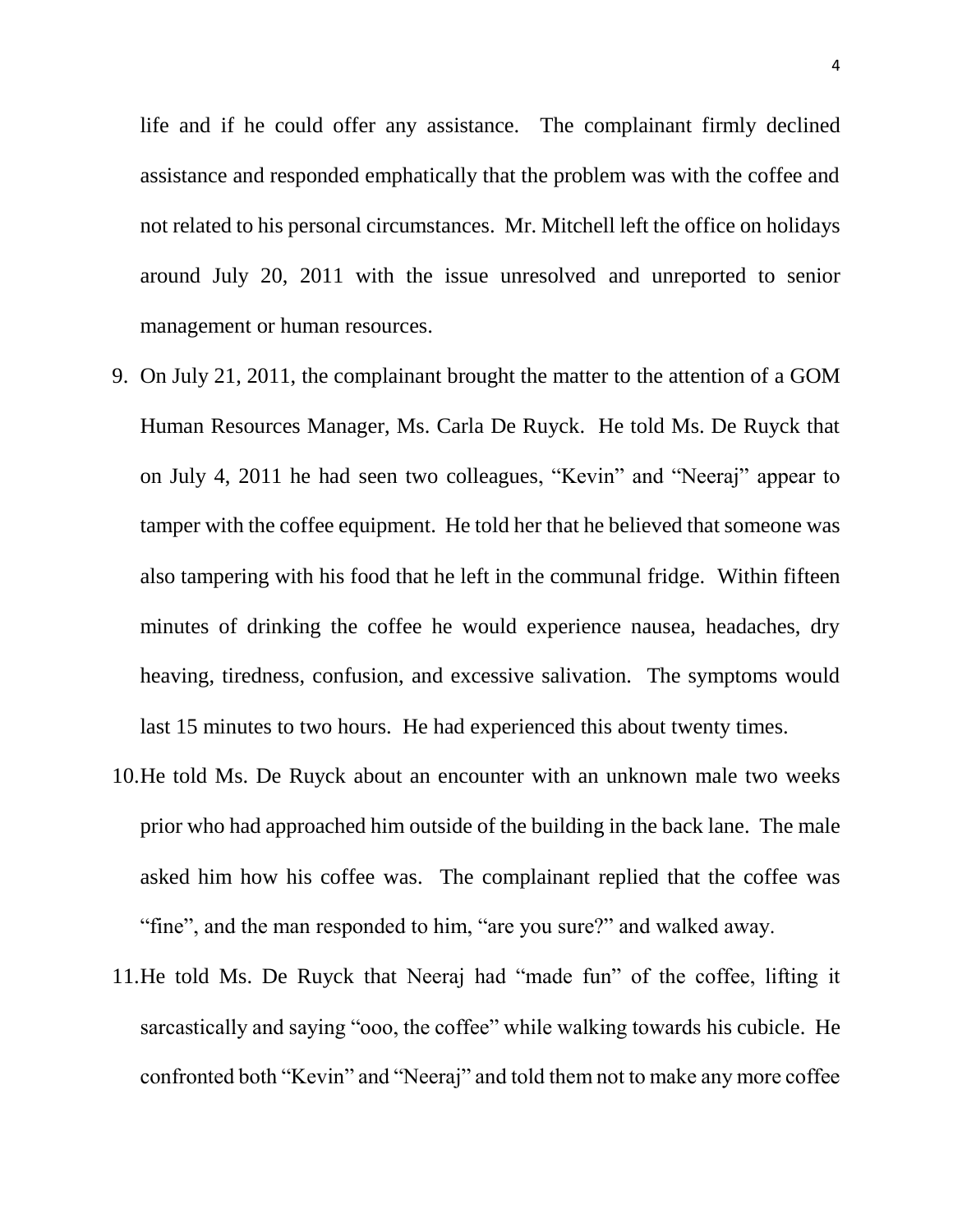- 12.Ms. De Ruyck advised him to see his doctor and informed him of the Employee Assistance Program ("EAP"). The EAP is a confidential program that allows employees to seek and obtain counseling through the program during paid working hours. The complainant responded that he did not require EAP nor did he need to see a doctor. She asked him to stop drinking the coffee until the matter was investigated and resolved. The complainant insisted that he would continue to drink the coffee. Ms. De Ruyck found this meeting "uneasy" as the complainant had asked several questions relating to her personal life that she felt was "out of place" and inappropriate.
- 13.The next day, on July 22, 2011 at 11:50 am, Ms. De Ruyck sent an email to the complainant requesting a written statement describing his experience. She wrote: "I am encouraging you to see your physician especially if you continue to suffer from similar symptoms. If your physician has any recommendations, we would appreciate that in writing. You also have the Employee Assistance Program (EAP) as a resource."
- 14.Later that day, on July 22, 2011 at 3:30pm, the complainant attended to Ms. De Ruyck's office, but this time in an agitated state. He presented a jar of jam and told her "it's happening right now," referring to the physical symptoms that he believed were being caused by the poisoning of his food and the office coffee.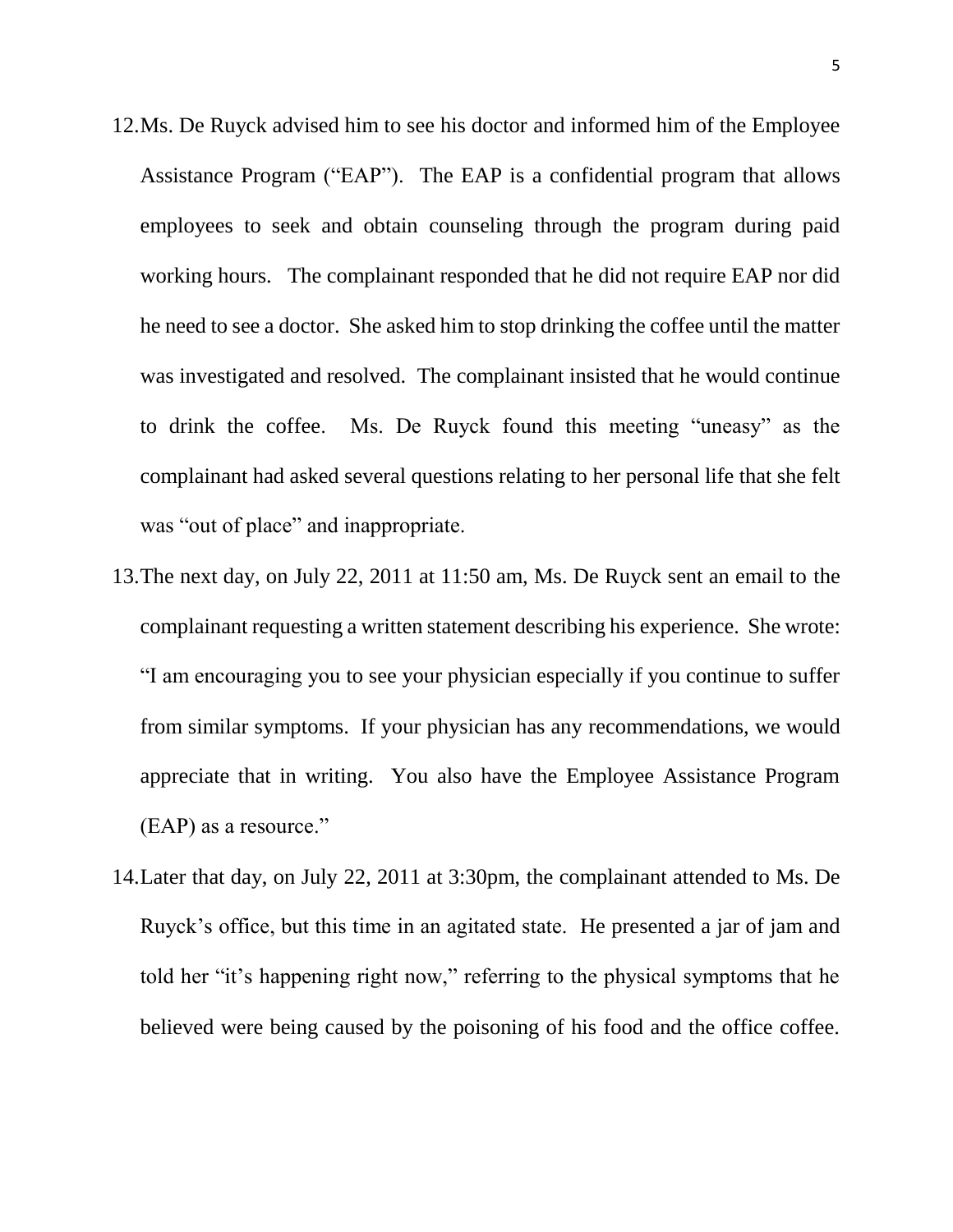He repeated his allegation of being poisoned by two individuals and said that they were doing this to him because "they were not happy they didn't get the job".

- 15.Ms. De Ruyck was concerned for his immediate safety and wellbeing and urged him to attend the emergency and seek immediate medical attention. He declined saying he knew what was happening to him and did not need a doctor to tell him. Ms. De Ruyck asked him if there were any personal stressors in his life or if he was suffering from any mental or physical issues. He was "adamant" that he was not. He told her that he used to have an issue with alcohol and a failed relationship, but he was "over it". She asked him if he was an alcoholic and he said it was a problem for him a couple of years ago but not now. Ms. De Ruyck testified that she was distressed from this encounter due to the complainant's agitation. Ms. De Ruyck once again told him about EAP which he again declined.
- 16.On July 24, 2011 the complainant sent an email to Ms. De Ruyck documenting his allegation. He wrote that he appreciated her concerns and told her that in his view "EAP is a good resource however with the seriousness and nature of this matter, there is no assistance required from them that they would deal with in terms of the EAP function or mandate. (*sic)*" He wrote:

"Many times, after have *(sic)* consumed the coffee or eaten my own food at work I develop a wide range of symptoms, sometimes so ill-fully strong that I have had to vacate my work temporarily and seek fresh air. I feel and have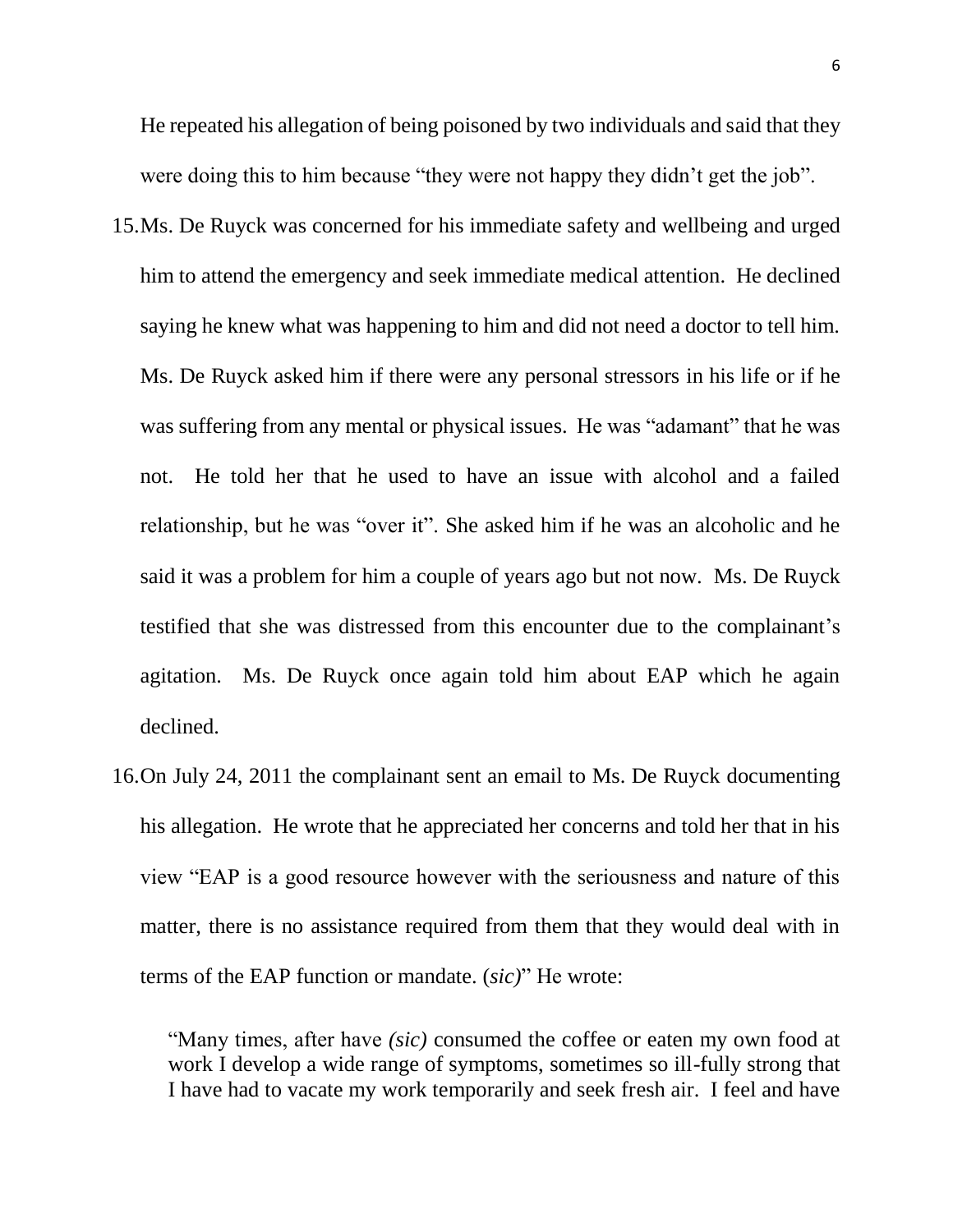reason to believe that they are putting something in those foods that I and any human being would negatively react to. What I'm not clear on is the exact nature of the substance but even giving something as simple and harmless as salt or sugar to somebody without their consent is violating to the individual and could also have serious health repercussions…to give it to them without knowledge, things go from being tragic to criminal.

Specifically, the symptoms range from as subtle as headaches and excessive watering of the mouth to quick onset of tiredness and lethargy. More extreme symptoms have included a sense of loss of motor abilities, like I'd mentioned to you in person, a similar feeling as to being drunk. Often times all these feelings come with sharp pain in my stomach as though my body is telling me it's not agreeing with what I've just consumed" …

"From our follow-up meeting Friday last there were a couple things loosely discussed that perhaps were misunderstood from two days prior… When I had mentioned to you that I used to drink but no longer; that was to give credence to my understanding of the symptoms but just as importantly, to underscore the fact that I present myself at work well rested and with a clear mind. You also had followed up with me possibly having a recent break-up, presumably to get a sense of outside factors: again, I understand this is your job. To respond, it has been nearly one and a half years since I split with my partner, ample time to deal with things. …Am I under stress or feeling pressured at work? On the contrary, I am producing more and of quality than ever before."

### 17.On July 26, 2011 a follow up meeting was scheduled with the complainant by the

Human Resources Department. Mr. Darren McGewan Watt, who was the HR manager responsible for the complainant's department attended along with Ms. De Ruyck. In preparation for the meeting, Mr. Watt made inquiries of the complainant's work history including examining the complainant's corporate emails, to see if there were any concerns about his work performance. He did not find any issues regarding attendance, productivity, or performance.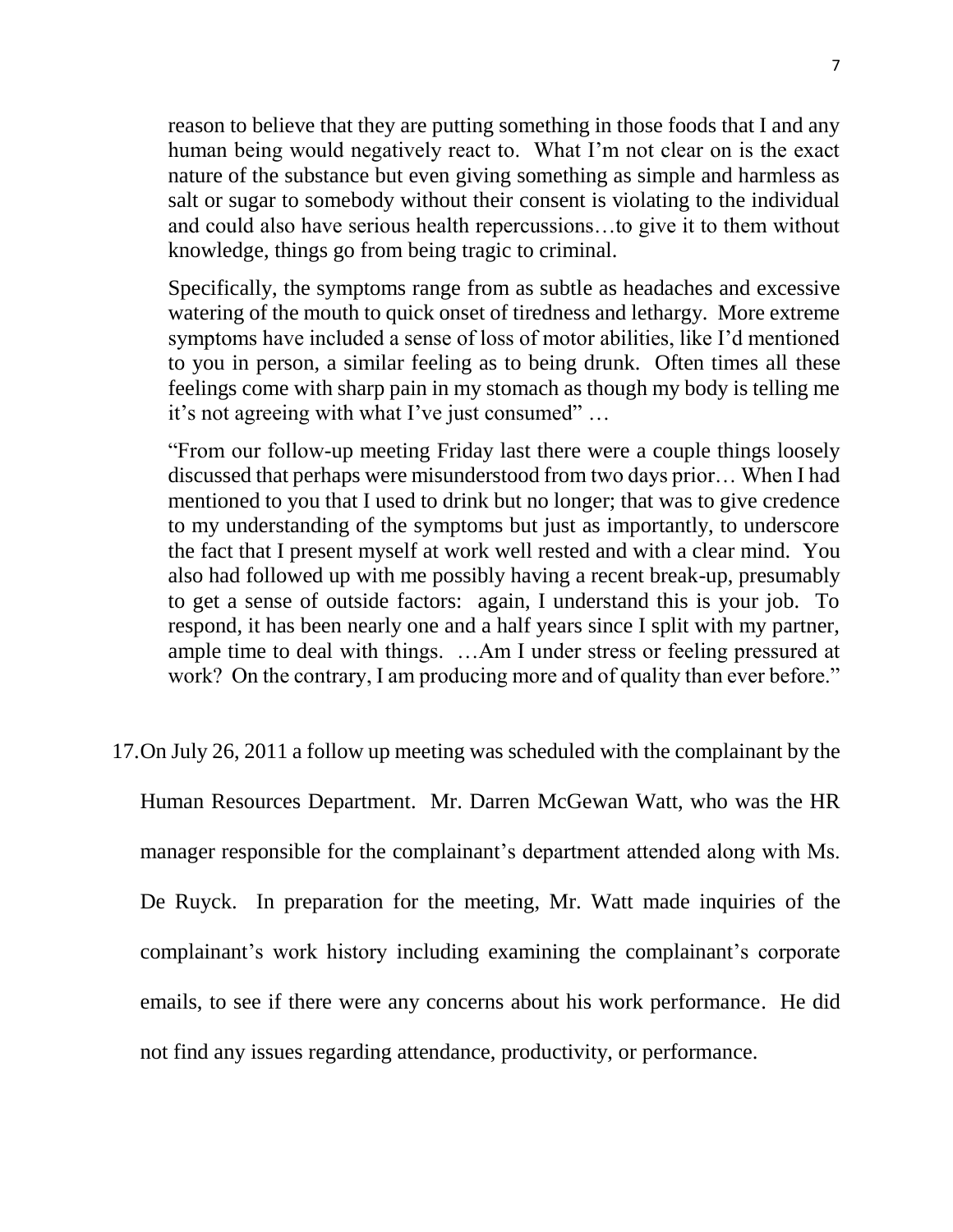- 18.During the meeting the complainant reiterated much of what he already disclosed to Ms. De Ruyck earlier. He described his physical experience after consuming coffee, implicated two staff as responsible, and spoke of the encounter outside of the office with a man who had asked him about his coffee. The complainant denied suffering from any physical or non-physical illness, declined to see a physician, and declined the assistance of EAP at the suggestion Mr. Watt. Mr. Watt advised the complainant that his allegations would be investigated.
- 19.In early August 2011 the investigation into the food tampering was concluded and it was determined that the complainant's allegation was "unsubstantiated." No one other than the complainant reported any discomfort after drinking the coffee. The two employees implicated by the complainant were independently questioned and it was determined that they had not tampered with the coffee or the complainant's food.
- 20.On August 5, 2011 Ms. De Ruyck and Mr. Watt communicated the results of the investigation to the complainant who disagreed with their conclusion. Mr. Watt told him that they did not dispute he was feeling his symptoms but that the food poisoning allegations were unfounded. During the meeting, the complainant revealed to Mr. Watt that two years prior he had struggles with "substances". He told them that he lived a lifestyle he should not have while in Winnipeg for his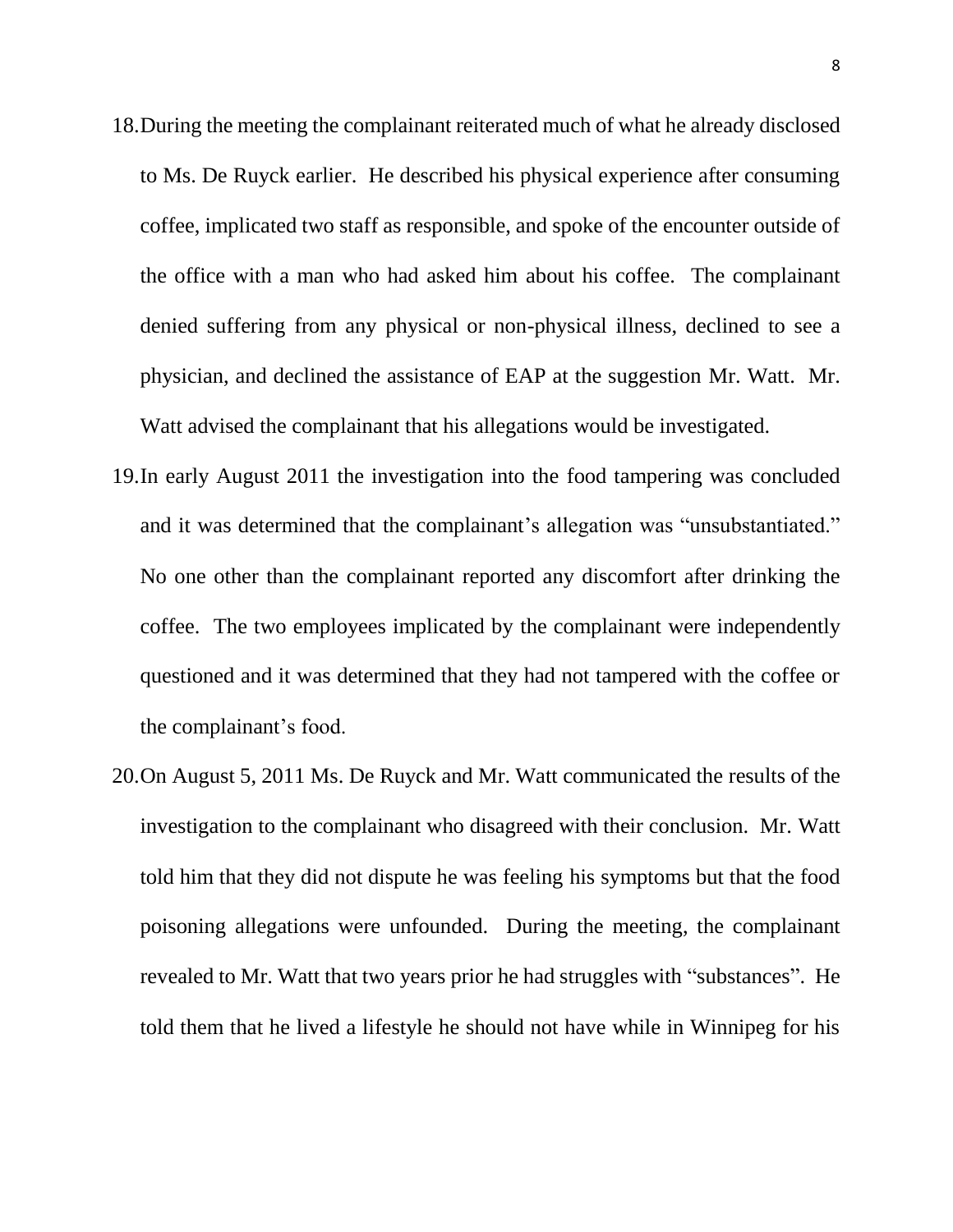father's chemotherapy. He felt that people in the office were aware of this and did not respect him as a result.

- 21.Mr. Watt asked him if he required support to help him deal with his issues. The complainant indicated that he did not require assistance as he had supports in place. He advised that he was "clear headed" and was not relapsing from his past issues. Mr. Watt emphasized that he was in a supportive workplace and that if he was encountering struggles that he should engage EAP and see a physician because there could be some underlying medical condition causing the symptoms he was describing. The complainant declined.
- 22.During this meeting, the complainant testified that he told Ms. De Ruyck and Mr. Watt about trying to meet a doctor the day before. Mr. Watt and Ms. De Ruyck testified no such disclosure took place. On August 4, 2011 the complainant attended to Four Rivers Medical Clinic but was not able to see a doctor. He put his name on the waiting list but left before seeing a doctor. At the hearing a letter from the clinic was produced confirming that he had attended. I accept that the complainant went to the doctor's office on August 4, 2011 but I do not accept that he disclosed this to Ms. De Ruyck or Mr. Watt on August 5, 2011. Had he done so, I would have expected to see that comment reflected in either Ms. De Ruyck or Mr. Watt's notes. I also would have expected that such a disclosure would have resulted in a discussion surrounding the doctor's visit, his reason for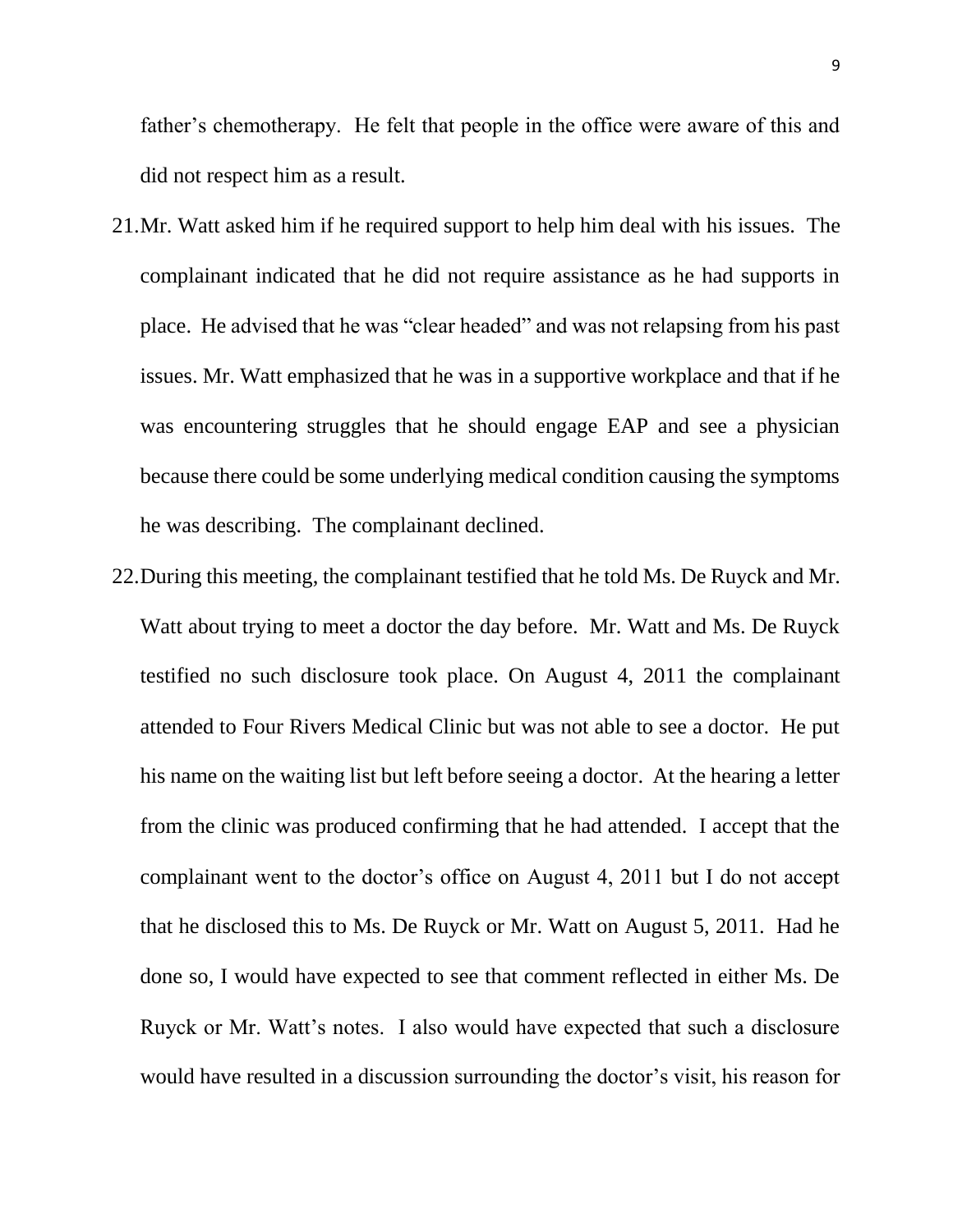attending, and his reasons for leaving. None of that was in either Ms. De Ruyck's or Mr. Watt's notes.

- 23.On September 21, 2011 a meeting between GOM management and human resources staff was convened and they decided that the complainant would be rejected on probation. On October 3, 2011 the complainant was notified, and he was dismissed and escorted out of the workplace. He received two weeks pay in lieu of notice and his personal items were delivered to him.
- 24.Mr. Watt testified that the complainant was rejected because he had made very serious, disruptive accusations against people in the workplace that were unsubstantiated. Management had concerns that this behaviour could reoccur because the complainant was not willing to seek medical help or to engage EAP.
- 25.On October 13, 2011 the complainant filed a grievance seeking to be reinstated to his position and reimbursed for lost wages.
- 26.On November 16, 2011 the complainant wrote a letter to the then Deputy Minister of Innovation, Energy and Mines dated November 16, 2011. A part of that letter stated:

"Over the past few months I have been presented with some of life's greatest challenges, under fatigue and stress exhibited some instances where my behaviour was not only out of character but was improper. A significant error on my part was not being totally forthcoming with Management and HR as to the specifics of my trials and tribulations. Issues and their respective emotions are personal matters, we all like to keep them as such but I understand that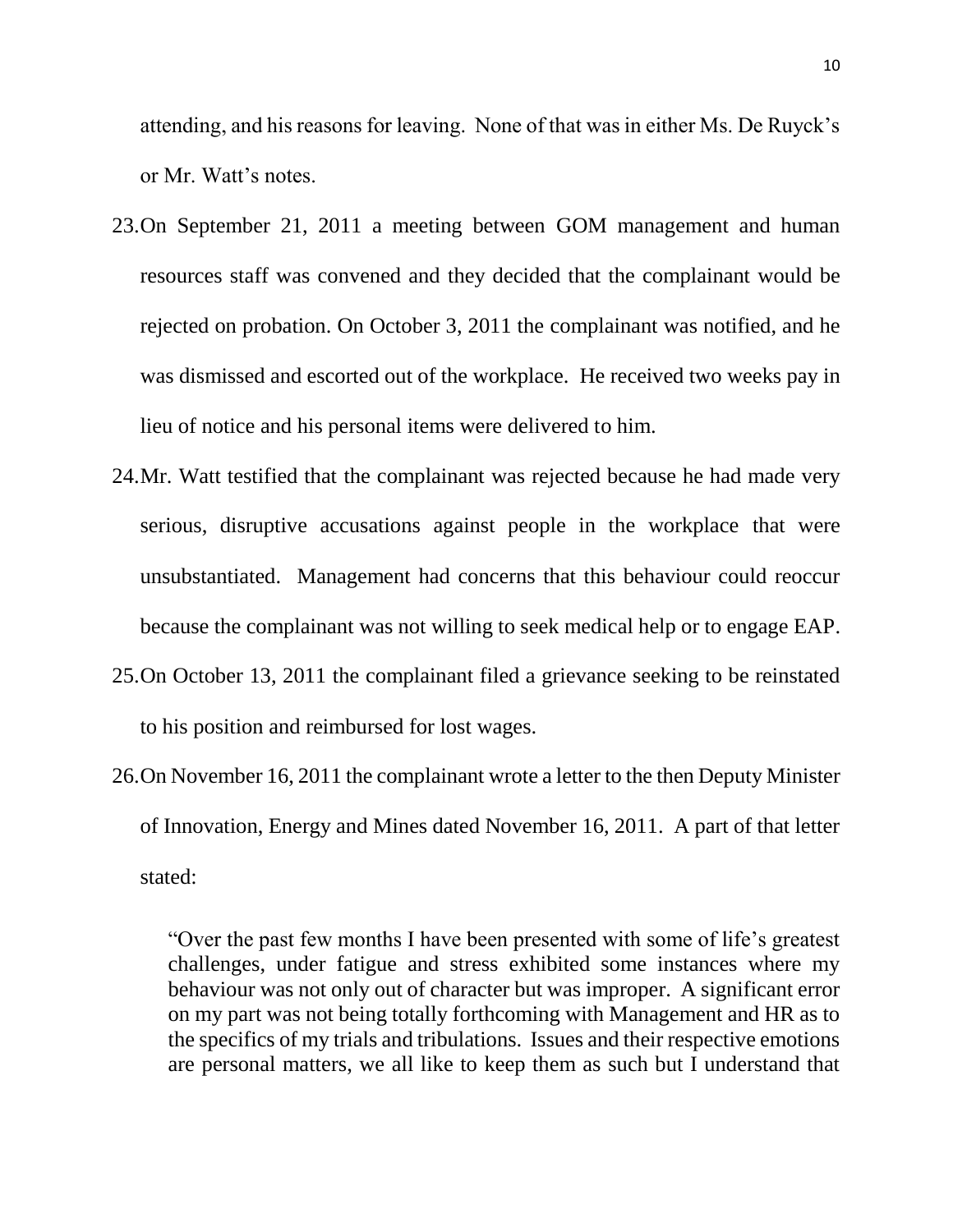decisions are made based on the information at hand and I can not (*sic)* expect accurate assessment without all the facts."

- 27.On January 25, 2012 the union representing the complainant requested an assessment from Dr. Globerman on the basis that the complainant had attended to the AFM program and that he had "personal issues" that may have affected his behaviour.
- 28.On March 14, 2012 a report from Dr. Globerman ("the Globerman report) was prepared. A significantly redacted copy of the Globerman report was provided to the GOM on March 28, 2012. During preparation of the report, Dr. Globerman met with the complainant and interviewed him for a total of two hours and ten minutes on two occasions. The opinions of Dr. Globerman were based primarily upon the historical information obtained from the complainant. Dr. Globerman's ultimate opinion was:

"It appears that the complainant's behaviour in the workplace was related to him having experienced delusional ideation which, on the balance of probabilities, was likely secondary to the presence of a Major Depressive Episode which appears to have been associated with mood incongruent psychotic features"

29.On May 10, 2012 the GOM wrote to the union advising that they were not prepared to reverse their decision regarding the grievance. The matter was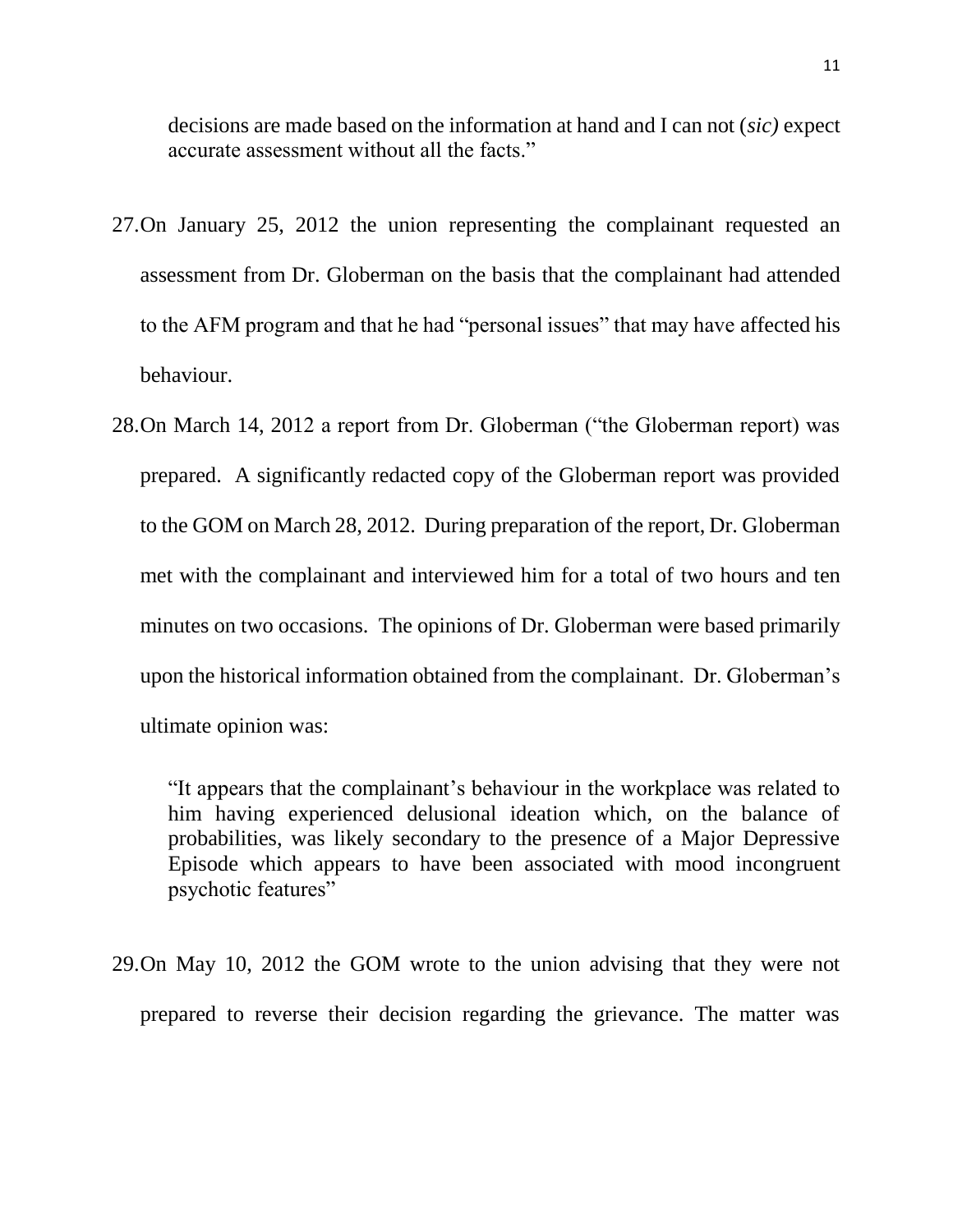referred to arbitration and hearing dates were scheduled for April 18 and 19, 2013.

- 30.On July 24, 2012 the GOM requested more information about the Globerman report. Up until this time, the GOM only had a redacted copy of the report. They requested the full report, the clinical notes, and provided questions for Dr. Globerman.
- 31.On August 14, 2012 the union provided the full report to the GOM and invited a list of questions that could be provided to Dr. Globerman.
- 32.On September 27, 2012 the complainant filed his Complaint with the Manitoba Human Rights Commission.
- 33.On December 31, 2012 the GOM provided a list of questions for Dr. Globerman and for the complainant's family doctor, Dr. Merek. I do not have any evidence of any response to the questions.
- 34.On April 10, 2013 the union withdrew the grievance. No explanation was provided and I draw no inferences from this fact.

### **ANALYSIS**

35.Section 14(1) of the *Code* reads:

[14\(1\)](https://web2.gov.mb.ca/laws/statutes/ccsm/h175f.php#14) No person shall discriminate with respect to any aspect of an employment or occupation, unless the discrimination is based upon bona fide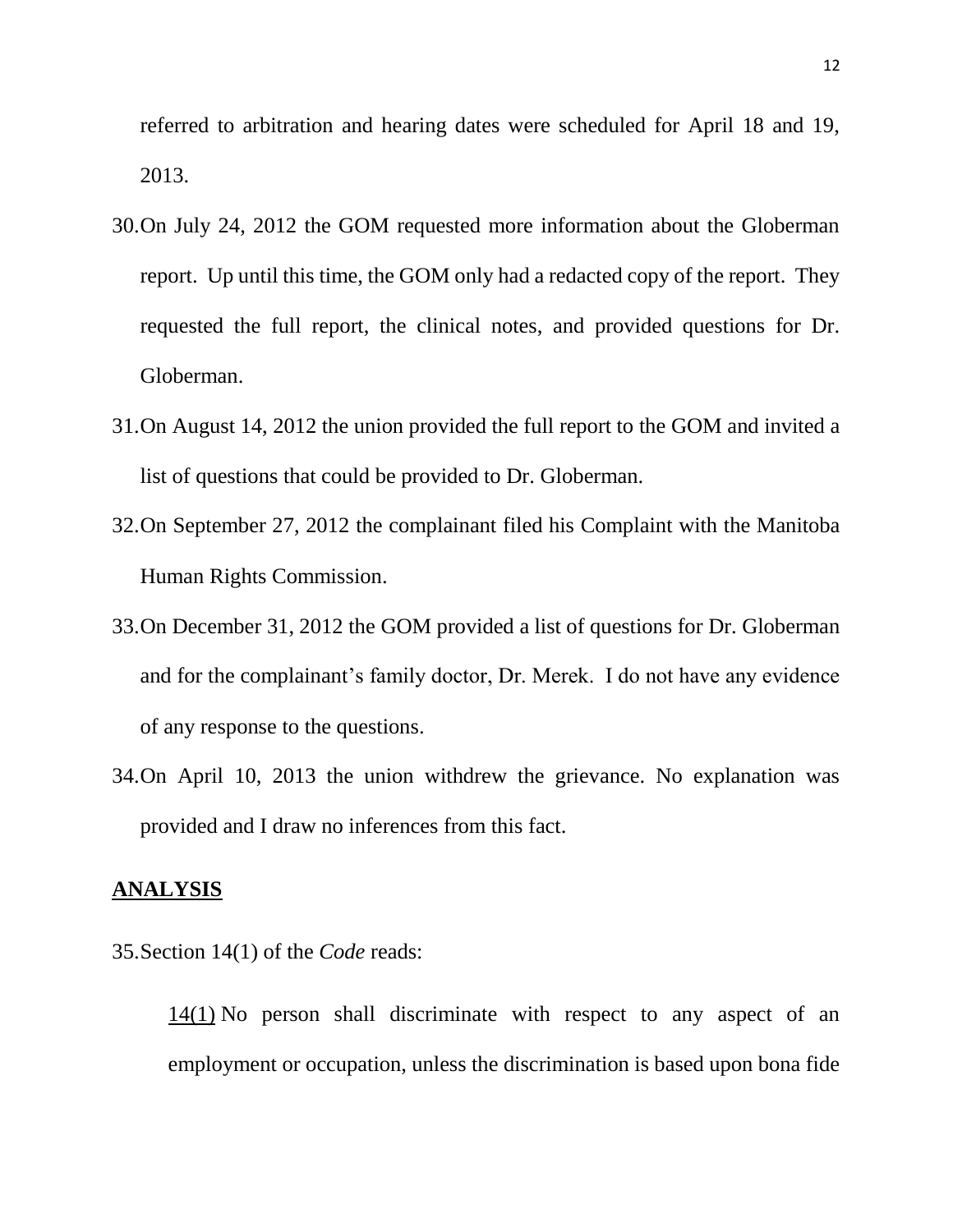and reasonable requirements or qualifications for the employment or occupation.

- 36.Section 9 of the *Code* prohibits discrimination of people with a mental disability whether the person responsible for the act or omission intended to discriminate. It is not contested that addiction is a form of mental disability.
- 37.For the complainant to make out a case he is required to prove that (i) he has the protected characteristic of mental disability contemplated by section 9 of the *Code*; (ii) that he experienced an adverse impact regarding employment; and (iii) that his protected characteristic was a factor in the adverse impact. (*Moore v. British Columbia,* 2012 SCC 61 ("*Moore"* at para. 33)
- 38.The Supreme Court refers to this as a *prima facie* case. For the reasons expressed in *Vik v. Finamore (No. 2),* 2018 BCHRT 9 at paras. 47-50 and adopted in other decisions from British Columbia, I refer to this as the "complainant's case." (*Complaint v. College of Physicians and Surgeons of BC (No. 2),* 2018 BCHRT 189 at para. 64, *Maurice v. B.C. Ministry of Public Safety and Solicitor General,*  2018 BCHRT 123 at para. 15).
- 39.If the complainant establishes his case, then the burden shifts to the respondent to justify on a balance of probabilities that there was a *bona fide* and reasonable cause or justification for the action or that reasonable accommodation was made or was not possible in the circumstances. If it cannot be justified, discrimination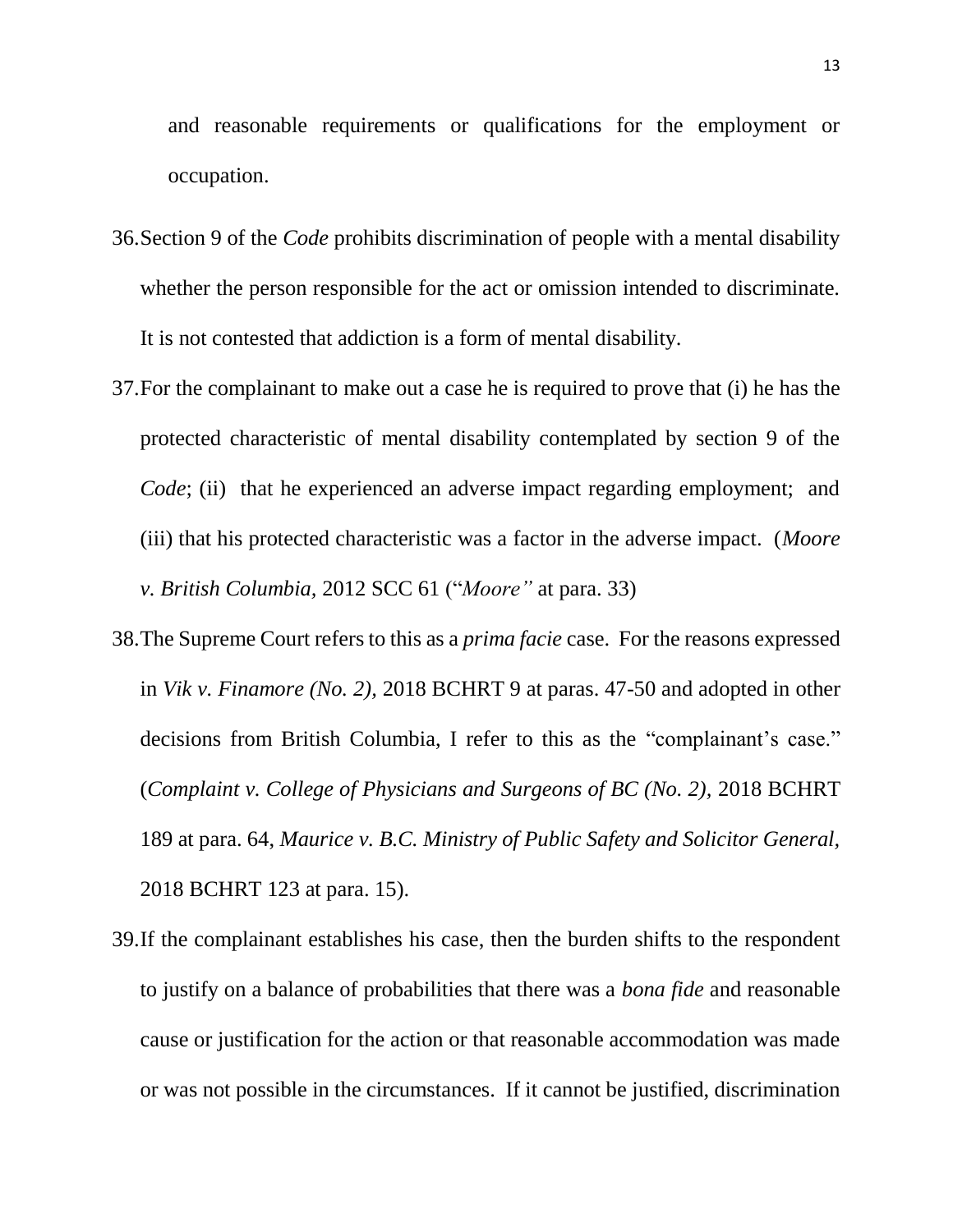will be found to occur. (See *Ont. Human Rights Comm. V. Simpson-Sears*, [1985] 2 S.C.R. 536 (*O'Malley*) at paragraph 28, subsequently reaffirmed in *Moore, supra* by Abella J. at paragraph 33; *C.R., v. Canadian Mental Health Association, Westman Region Inc., 2013* CanLII 125 (MBHRC) ("*CR v. CMHAWR*" at page 38)

## **CREDIBILITY**

40.All witnesses, including the complainant, appeared sincere and honest in giving evidence about events that occurred approximately seven years earlier. However given the lengthy passage of time between the incident and the hearing I have concerns about the reliability of some of the evidence. I am mindful of the guidelines articulated in *Faryna v. Chorny,* 1951 CanLII 252 (BC CA), [1952] 2 D.L.R. 354 (B.C.C.A.) at 356-357:

The credibility of interested witnesses, particularly in cases of conflict of evidence, cannot be gauged solely by the test of whether the personal demeanor of the particular witness carried conviction of the truth. The test must reasonably subject his story to an examination of its consistency with the probabilities that surround the currently existing conditions. In short, the real test of truth of the story of a witness in such a case must be its harmony with the preponderance of the probabilities which a practical and informed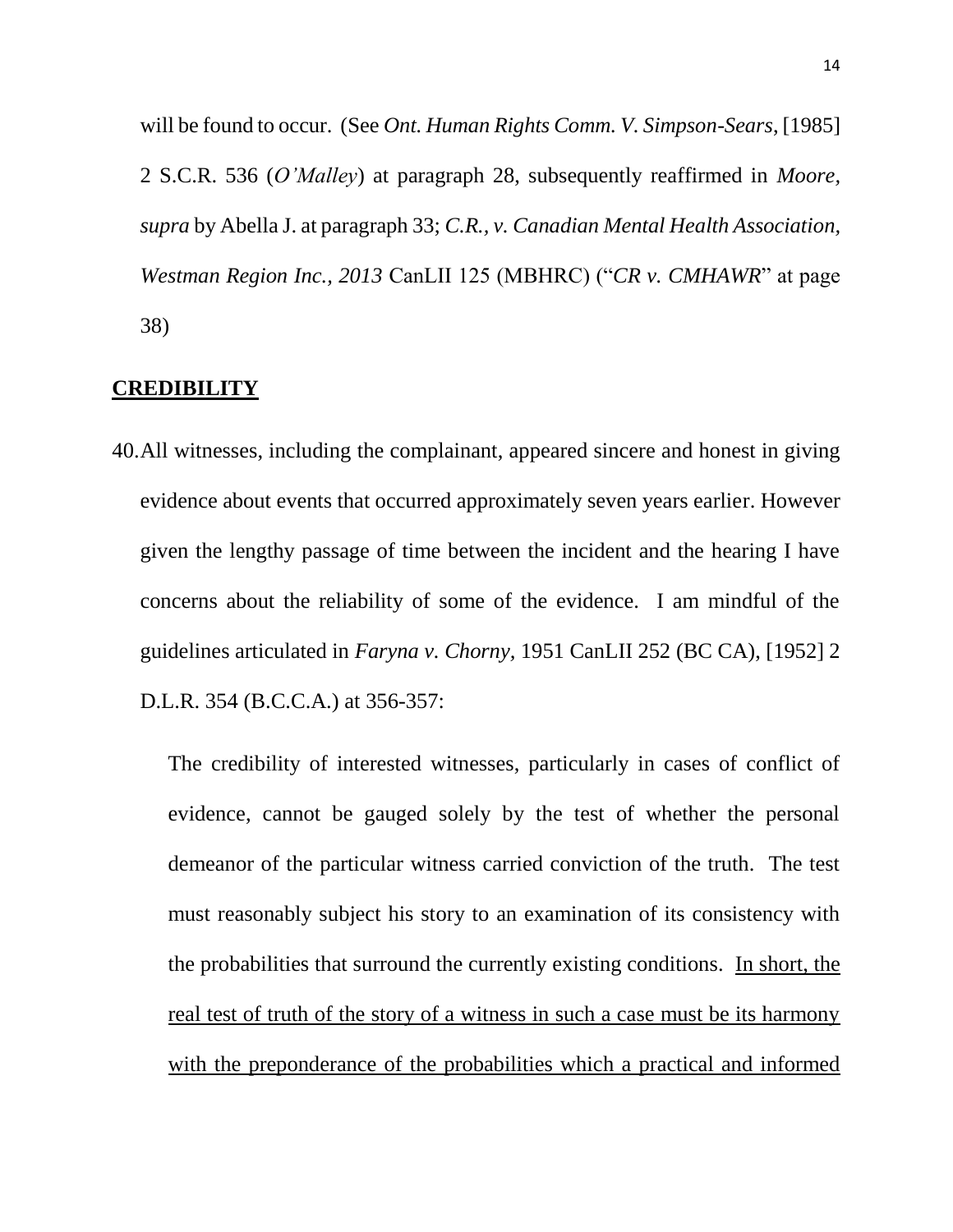person would readily recognize as reasonable in that place and in those conditions. (emphasis added)

- 41.I have already discussed my finding that the complainant did not disclose, during the August 5 meeting with Ms. De Ruyck and Mr. Watt that he had attended to the Four Rivers Medical Clinic the day prior. I have made that finding of fact with the *Faryna v. Chorny, supra* instruction in mind.
- 42.The only other significant conflict of evidence that I am required to resolve relates to the complainant's claim that he obtained permission from his immediate supervisor, John Mitchell, to miss three hours of work every Wednesday while he was attending his AFM counseling sessions. The complainant's position is that he disclosed to his supervisor by email and in person that he was in treatment and that there was an accommodation made to his schedule. Mr. Mitchell denied this occurred.
- 43.I accept the complainant was attending AFM during the relevant dates because a document was provided at the hearing confirming his attendance. I have difficulty accepting the complainant's evidence that his attendance was during work hours and that he secured an accommodation from Mr. Mitchell. Mr. Mitchell's evidence was that his normal practice at the time was to allow his staff to flex their shifts up to an hour per day without altering the schedule. Anything outside the one-hour window would have to be documented in the scheduling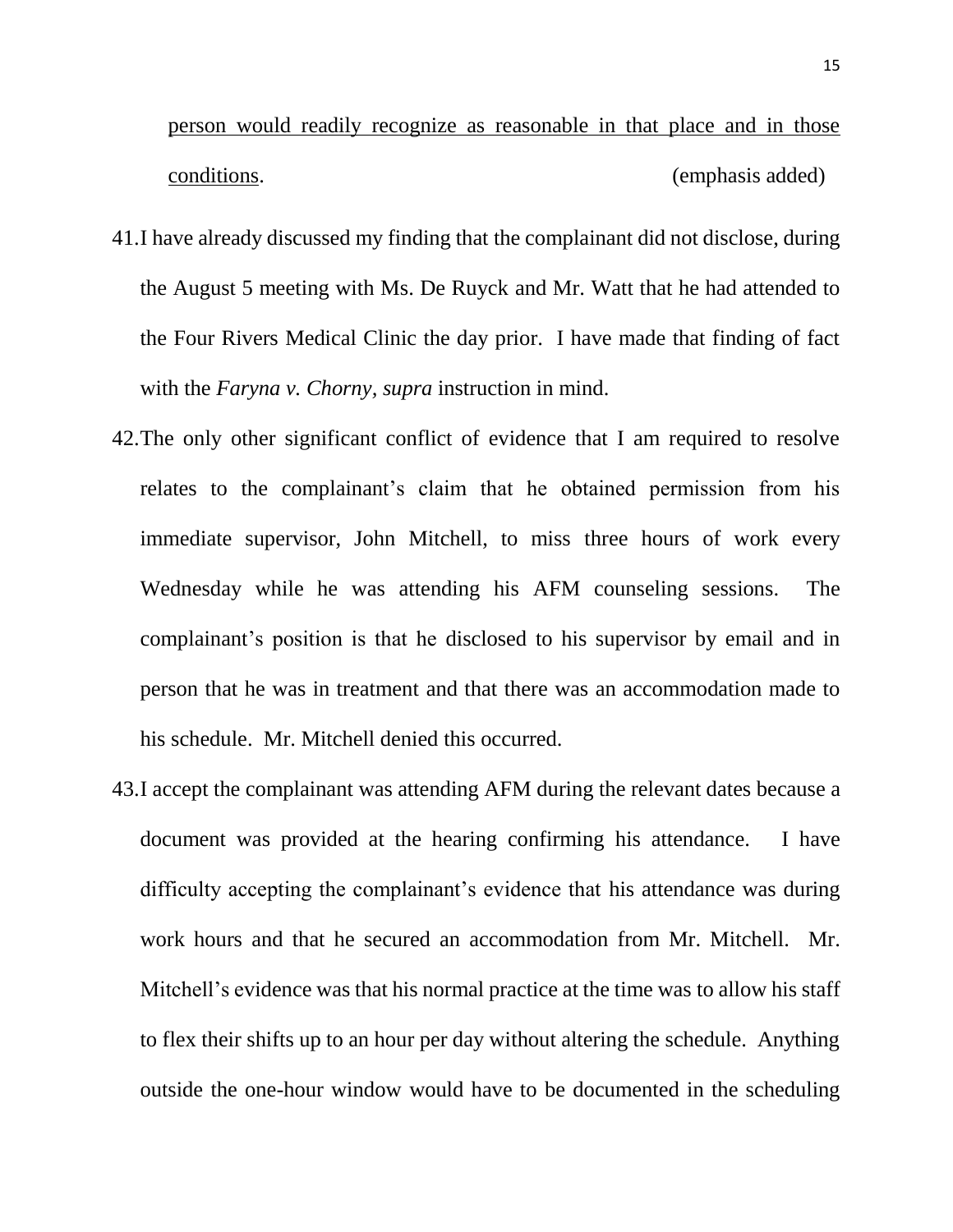system. At the hearing the complainant's attendance record and payroll numbers were filed as exhibits (exhibit #10 and #11) and revealed no evidence of a threehour alterations to his schedule.

- 44.Both Mr. Mitchell and the complainant described their relationship as friendly. At times, they socialized together and generally got along. Mr. Mitchell's was emphatic when he testified that had he known that the complainant had been attending AFM counseling, "the whole situation would have been handled differently". Given their friendly relationship with each other I believe that Mr. Mitchell would have disclosed this information to management and the human resource staff had the complainant disclosed it to him.
- 45.In my view, the complainant was a hardworking and high performing employee. He valued his privacy and did not want his employer to know of his personal issues. He was concerned that disclosure of unresolved addictions issues or mental health issues would negatively impact his career. In his July 24, 2011 email to Ms. De Ruyck he wrote: "I used to drink but no longer,"; "I present myself at work well rested and with a clear mind,"; "it has been nearly one and a half years since I split with my partner, ample time to deal with things." As the complainant put it in his letter to the deputy Minister of the department dated November 16, 2011: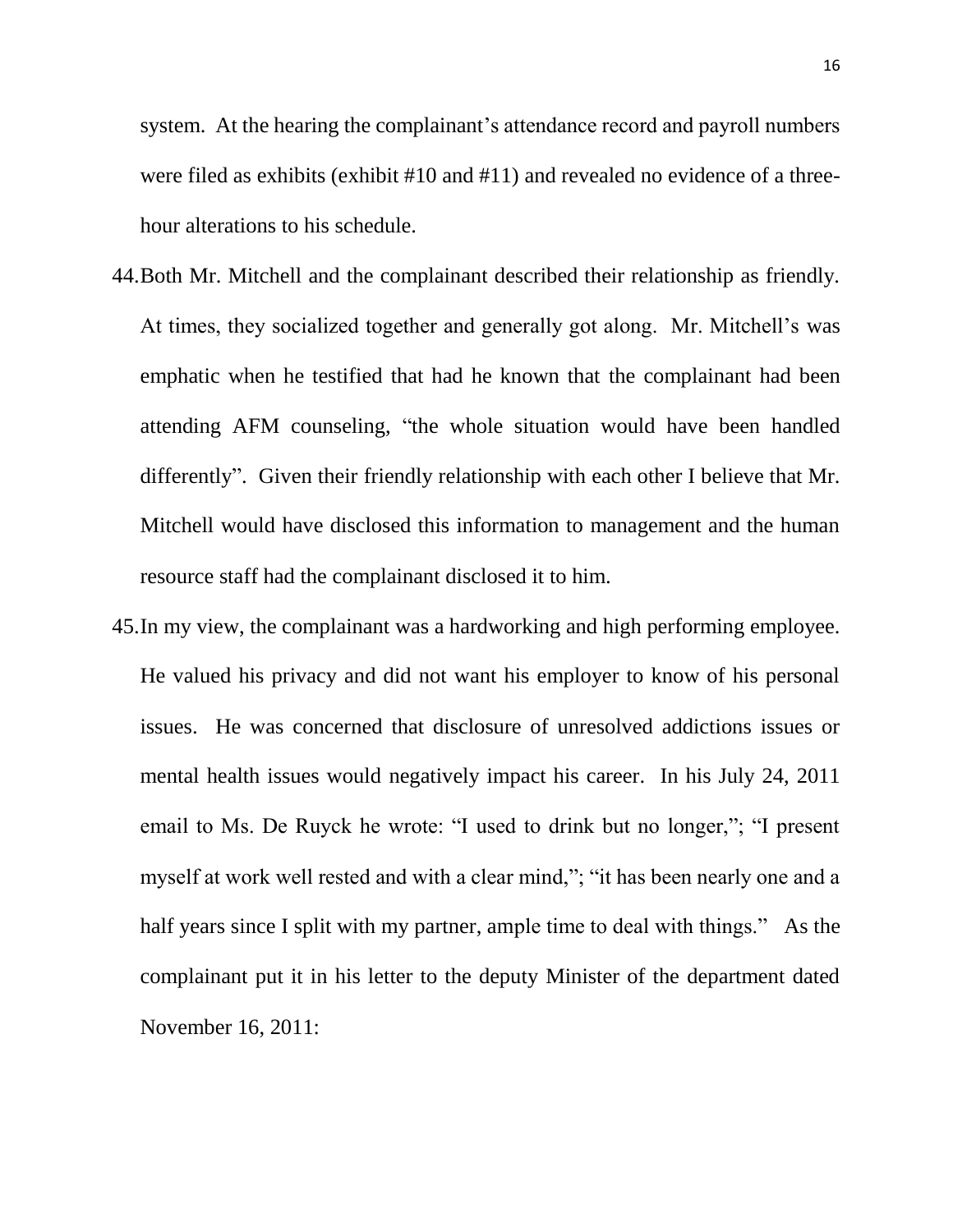"A significant error on my part was not being totally forthcoming with Management and HR as to the specifics of my trials and tribulations. Issues and their respective emotions are personal matters, we all like to keep them as such but I understand that decisions are made based on the information at hand and I can not *(sic)* expect accurate assessment without all the facts."

(underlining added)

### **THE COMPLAINANT'S CASE**

- *I. Does the complainant have the protected characteristic of mental disability?*
- 46.The onus is on the complainant to establish that he had an actual disability or a perceived disability to make out the first part of the analysis.

### *Actual Disability*

47.The Commission and the complainant rely on the AFM and Globerman report to establish actual disability on the part of the complainant. The respondent argues that there is insufficient proof that the complainant had an addictions issue or mental disability at the relevant time. The respondent submits that Dr. Globerman's conclusions expressed in his report were derived almost exclusively from information provided to him by the complainant. Dr. Globerman was not produced as a witness to be available for cross examination which undermines the reliability of the report. The respondent pointed to several inconsistencies between the complainant's evidence at the hearing and the information he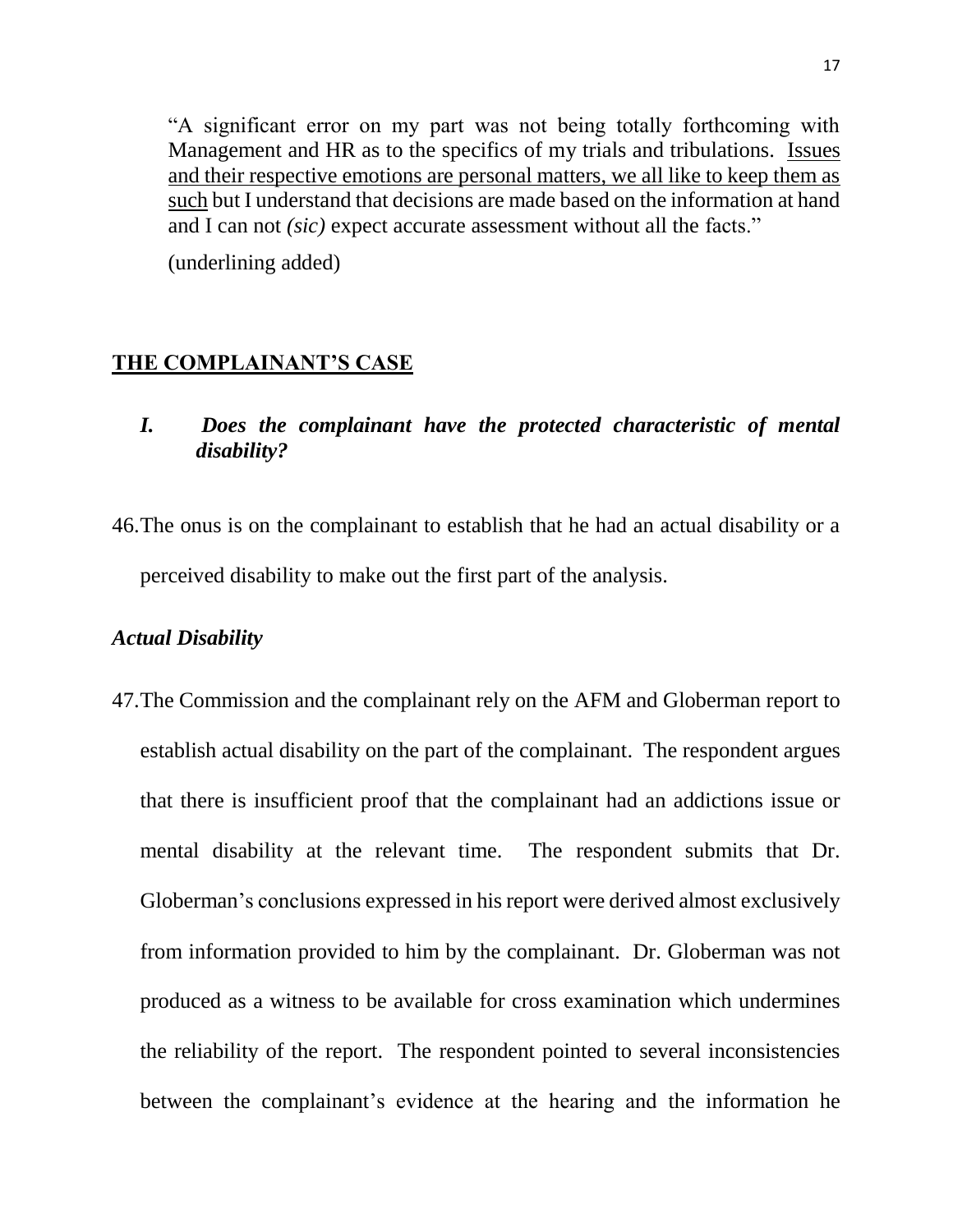provided to Dr. Globerman. The AFM report does not assist because it lacks details other than attendance to a non-residential treatment program for ten group sessions and two one-on-one sessions. Further, the respondent argues that the report disclosed no nexus between the mental disability of the complainant and his conduct that led to him being rejected on probation.

- 48.To establish an addiction or illness, "clear and cogent medical evidence" is required. (see *C.R., v. CMHAWR*, at page 40) I find that the Globerman report falls short of establishing clear and cogent medical evidence of an addiction or illness for the following reasons.
- 49.In the report, Dr. Globerman states:

"The opinions and conclusions stated in this report are based primarily upon the historical information obtained from the complainant. I reserve the right to alter the conclusions or opinions stated in this report should additional information be made available to me."

50.The opinions in the Globerman report were based on the information that the complainant provided during the grievance litigation process. No clinical notes were provided to the respondent nor was Dr. Globerman produced for cross examination. This, in my mind, raises reliability issues with respect to the information that Dr. Globerman relied upon in coming to his opinion. For example, Dr. Globerman wrote: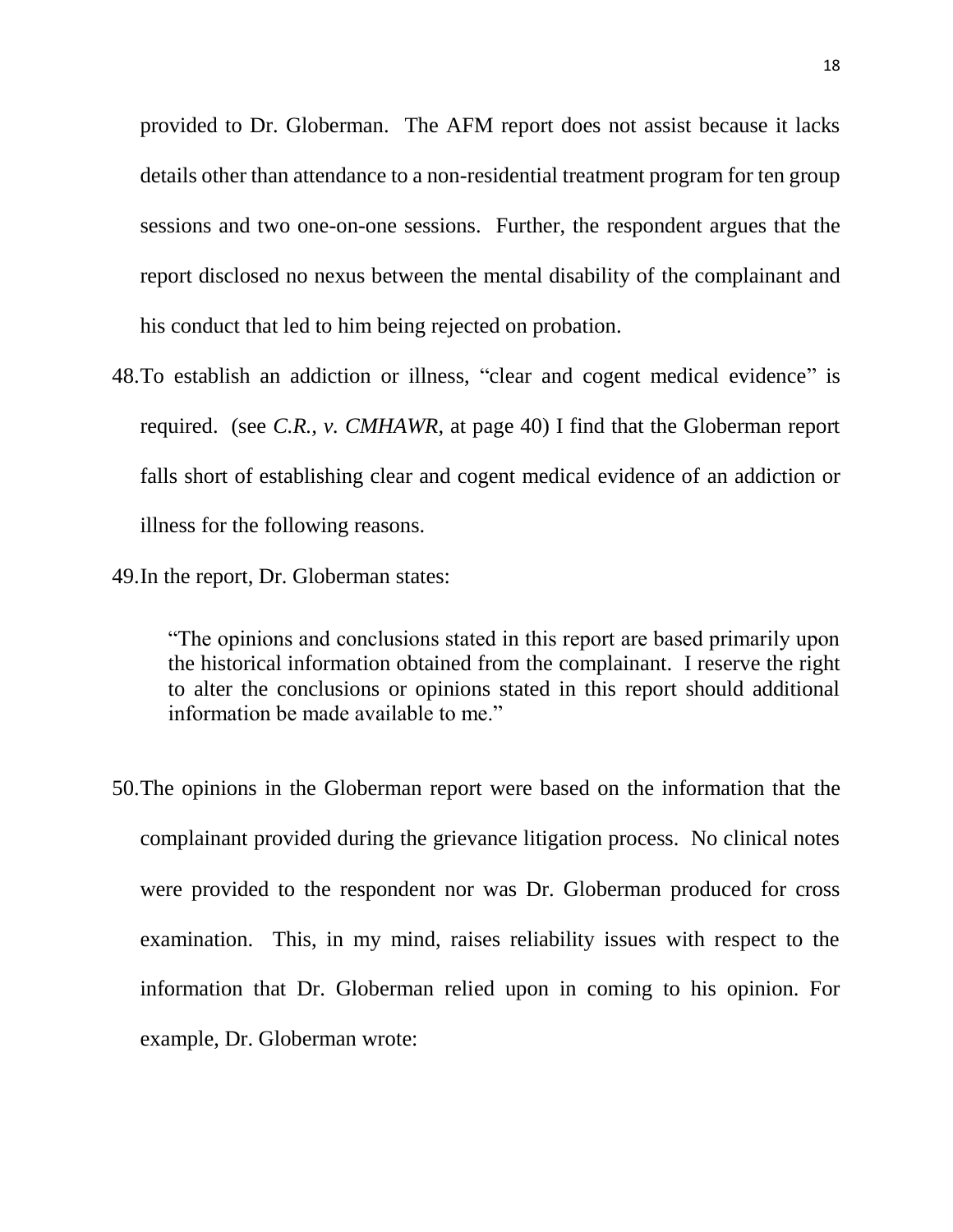"The complainant did not seek treatment for his anxiety, with it being unclear, upon review, whether there was a temporal relationship with regard to his experience of panic and his use of substances"

- 51.However, the complainant testified that he did seek treatment for his anxiety. He attended to Dr. Hobbs' office and requested a referral to a psychiatrist. He also attended counseling at Klinic for anxiety. It is not clear, and I do not speculate, what, if any effect this one inconsistency may have had on Dr. Globerman's opinion but it causes me larger concerns with respect to the reliability of the conclusions of Dr. Globerman.
- 52.I also note that during opening submissions before any evidence was called, counsel for the respondent raised this issue and urged the complainant and the Commission to have Dr. Globerman made available so he could cross examine him on the report. Dr. Globerman was not produced for cross examination and his opinions remain untested.
- 53.I cannot rely on the report to establish that the complainant in fact had a mental disability at the relevant time. Even when I consider the Globerman report in conjunction with the AFM counseling records, I do not have clear and cogent medical evidence before me that satisfies me, on balance, that the complainant in fact suffered from a mental illness. However, the complainant's case can still be made out on a perceived disability.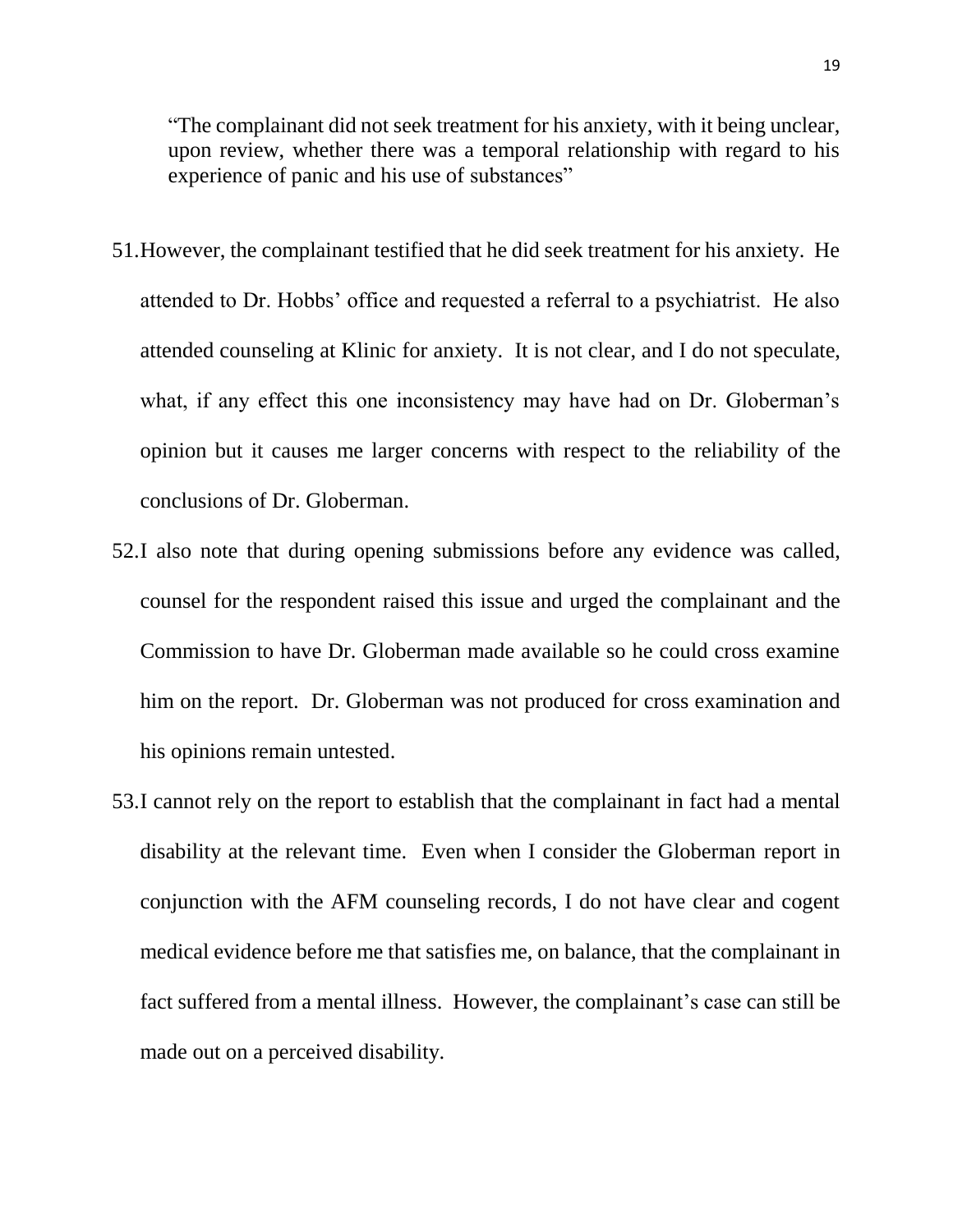### *Perceived Disability*

- 54.The onus is on the complainant to prove that the GOM "perceived" him as having a disability. In *Horrocks v. Northern Regional Health Authority,* [2015] M.H.R.B.A.D. No. 103 ("*Horrocks"*), Chief Adjudicator Walsh wrote at para. 135: "It is well established that discrimination on disability may be based as much on perceptions and stereotypes as on the existence of an actual functional limitation." See also *Quebec (Commission des droits de la personne et des droits de la jeunesse) v. Montreal (City); Quebec (Commission des droits de la personne et des droits de la jeunesse) v. Boisbriand (City) Boisbriand*, 2007 SCC 27 at pp. 79 & 80)
- 55.There is sufficient circumstantial on a balance of probabilities that the GOM perceived the complainant as having a disability related need. (see *Basi v. Canadian National Railway Co.* (1988), 9 CHRR D/4029 (CHRT) page 10) I take the following into account:
	- (a) The nature of the unsubstantiated allegations is extraordinary.
	- (b)Ms. De Ruyck testified that at the time of the complainant's allegation a GOM manager, Ms. Guinn, spoke with her and expressed concerns about his mental health as it related to his allegation.
	- (c) On July 22, 2011 Dean Tokariwski, another GOM manager, sent the following email to Ms. De Ruyck: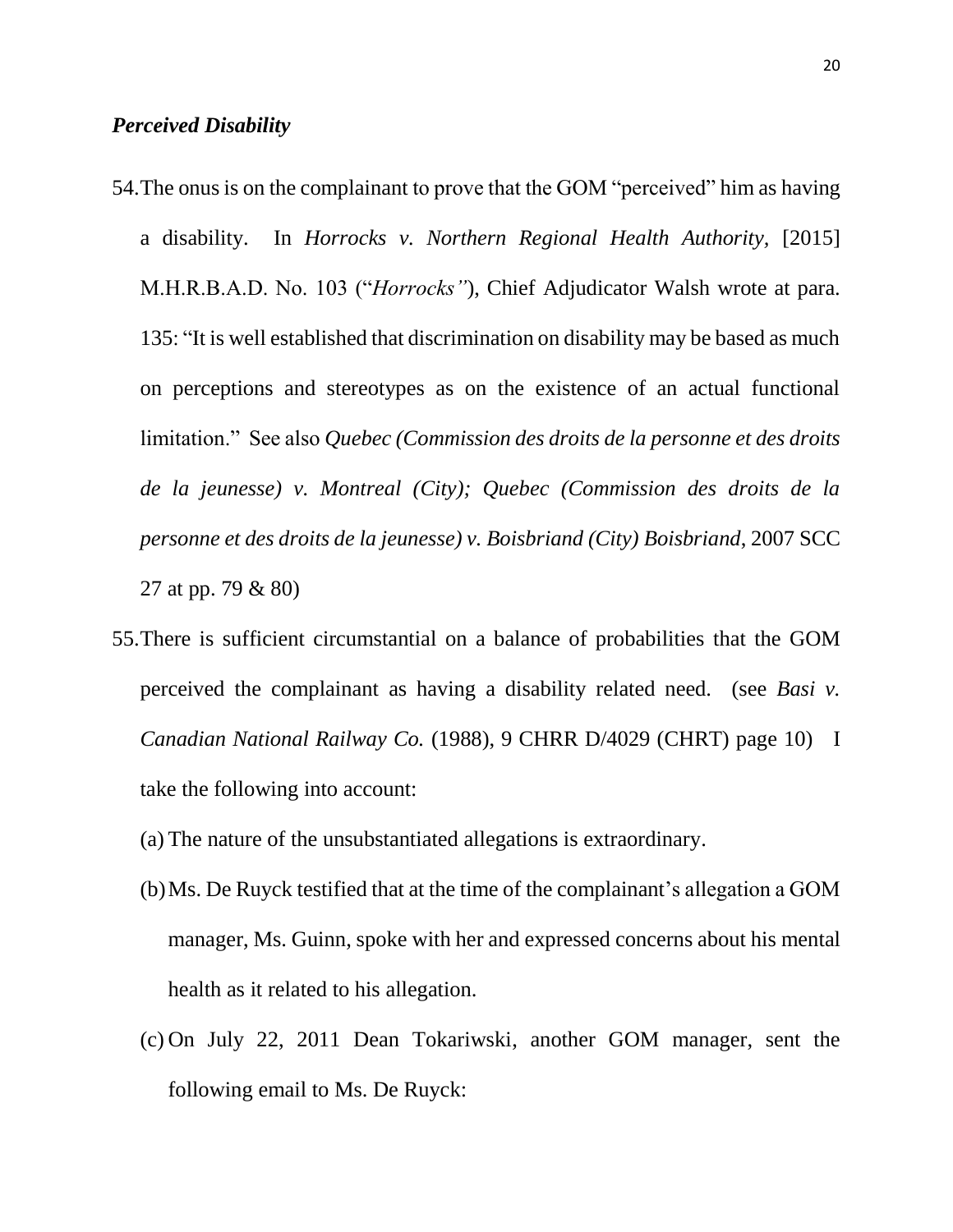"I literally just finished talking to John. He confirmed that (*the complainant*) approached him about the contractors and tried to calm him down. There has been a couple occasions where he has had rambling conversations with John. (*The complainant's*) dad is diagnosed with lymphoma and I'd (*sic*) going through chemo. At this point, I am not sure what to do. EAP is the only thing that I can think of. It is difficult to deal with this one if (*the complainant*) himself thinks all of this is true. I am hoping HR, or the HR community, has some experience in dealing with this." (underlining added)

Ms. De Ruyck's responded to Mr. Tokariwski's email the same day and noted that "HR needs to take the accusation seriously and investigate. We can't make assumptions about (*the complainant)* and ignore what he is claiming is going on in the office."

- (d)Ms. De Ruyck testified that Dean Tokariwski had approached her and described the complainant's behaviour as "eerily" close to a person known to him who had been diagnosed with mental illness.
- (e) Ms. De Ruyck testified that she suspected that the complainant had ill health and possibly suffered from a mental illness at the time.
- (f) Mr. Watt and Ms. De Ruyck's repeated requests to the complainant to seek assistance are evidence that the GOM perceived the complainant to have disability-related needs. If there were no concerns, why bother asking the questions?

56.I conclude that the GOM perceived the complainant as having a mental disability.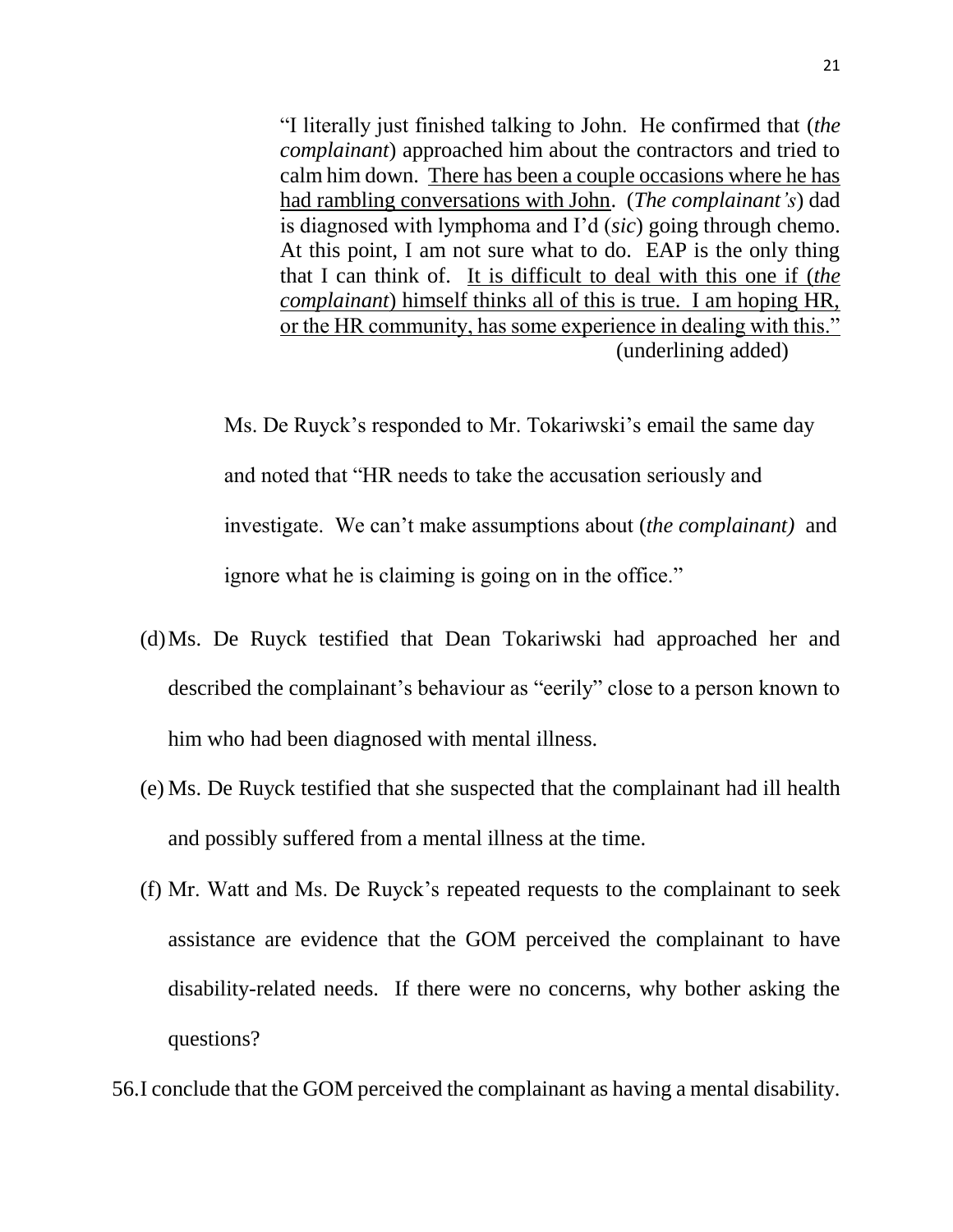## *II. Did the complainant experience an adverse impact regarding employment?*

57.The Supreme Court of Canada has held that probationary employees are protected under human rights legislation. (*Parry Sound (District) Social Services Administration Board v. Ontario Public Service Employees Union, Local 324* (O.P.S.E.U.), 2003 SCC 42 (CanLII) at paras. 34-36. There is no dispute that the complainant experienced an adverse impact regarding employment when he was rejected on probation.

### *III. Was the complainant's disability a factor in his rejection on probation?*

- 58.The complainant bears the onus to prove on balance, that there was a connection between his disability and the decision of the employer to reject him on probation.
- 59.The complainant's food tampering allegation and the perception that he was mentally ill are inseparable. There is no dispute that the complainant was rejected on probation in large part because of his allegation of food tampering. The complainant does not need to prove that his disability was the only reason for his rejection. (*Defina v. Lithocolor Services Ltd*., [2012] O.H.R.T.D. No. 1725 at para. 51 and *Stewart v. Elk Valley Coal Corp.,* [2017] S.C.J. No. 30 at para. 91)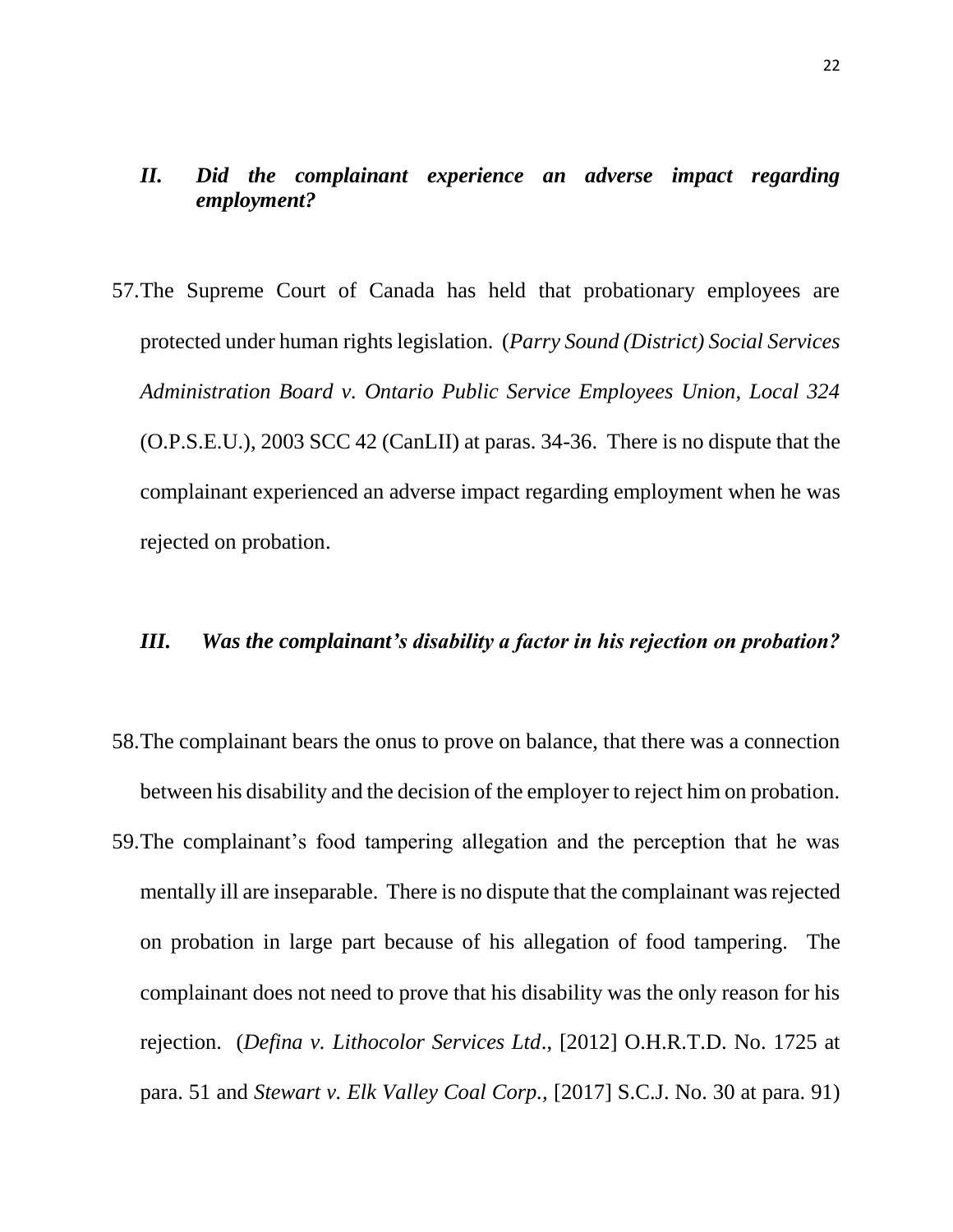I find that the complainant's perceived disability was a factor in his rejection on probation.

60.I conclude that complainant has established his case. The onus now shifts to the respondent to prove on a balance of probabilities that there was a *bona fide* and reasonable cause or justification for rejecting the complainant on probation or that reasonable accommodation was made or was not possible in the circumstances.

#### **THE DUTY TO ACCOMMODATE**

- 61.The law with respect to accommodation is set out in *British Columbia (Public Service Employee Relations Commission) v. British Columbia Government and Service Employees' Union,* [1999] 3 S.C.R. 3 *("Meiorin*"). Once a standard has been found to be *prima facie* discriminatory then the respondent can justify the discrimination based on a three-step analysis established by the Supreme Court. This is the *bona fide* occupational requirement. The instant case does not involve an impugned policy so my analysis focuses on whether the respondent discharged its duty to accommodate the complainant to the point of undue hardship. (see also *CR v. CMHAWR supra,* at page 46)
- 62.The respondent argues that the complainant discharged their duty to accommodate because GOM staff inquired numerous times in numerous ways for information that could substantiate their concerns but received no information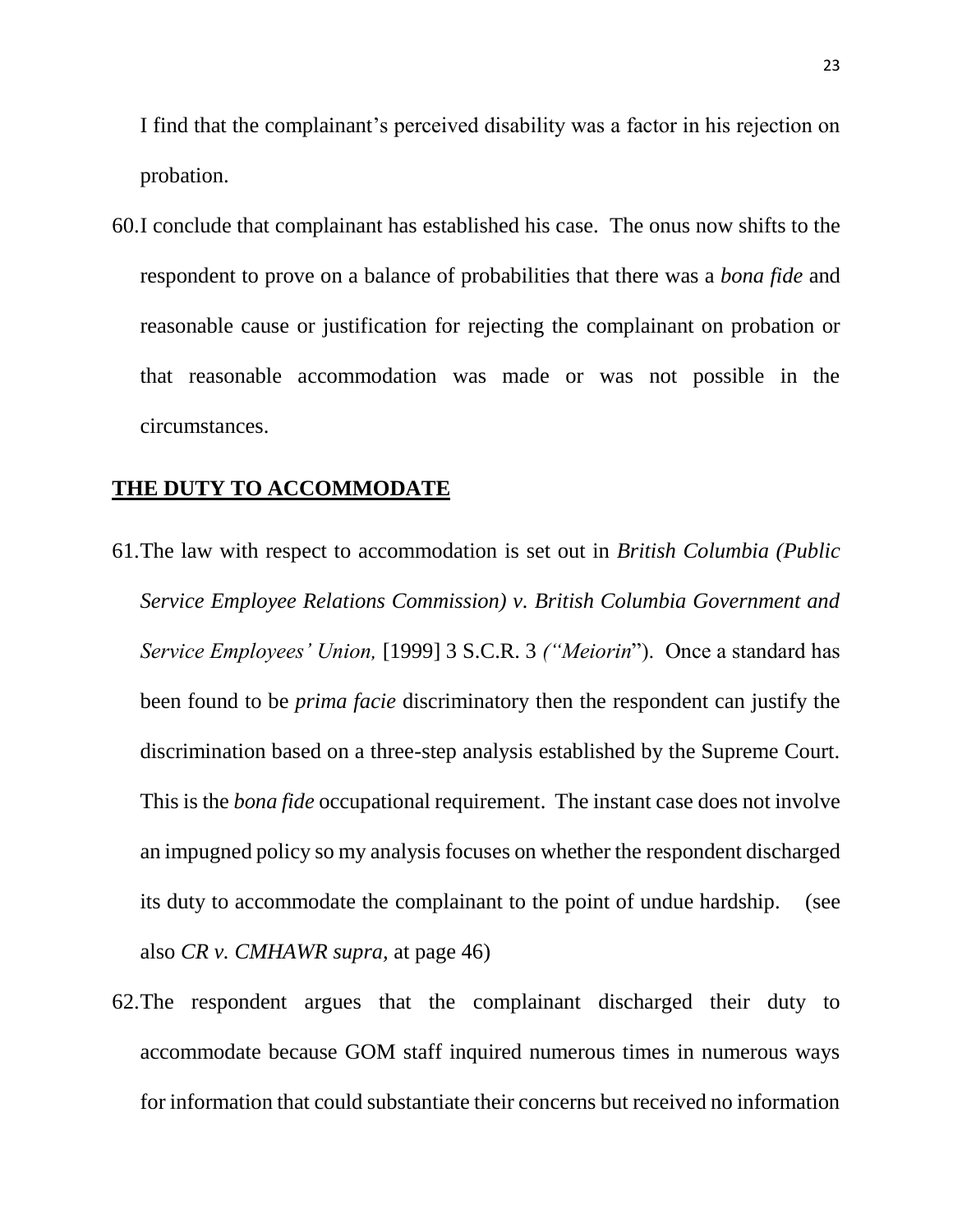from the complainant. The Commission and the complainant argue that the respondent failed to accommodate the complainant because they could have made better, more direct efforts to inquire; they could have required the complainant to consult a physician as a condition for continued employment; or they could have simply done nothing, i.e.: not rejected him on probation.

63.I rely on *Meiorin, supra*, at paras. 62-68 for the following guidance to determine if the duty to accommodate has been discharged. First, an adjudicator must consider the *procedure* which was adopted by the employer to assess the issue of accommodation. Second, an adjudicator must consider the *substantive content* of the accommodation that was offered.

#### **PROCEDURAL COMPONENT**

- 64.The procedural obligation set out in *Meiorin* requires an employer to "take steps to understand the employee's disability-related needs and undertake an individualized investigation of potential accommodation measures to address those needs." (see *Titze v. O.I. International Inc., [2018] O.H.R.T.D. No. 83* at para. 43 "*Titze"*)
- 65.The respondent made the following efforts to understand the complainant's disability-related needs:
	- (a) Ms. De Ruyck initiated an investigation into the complainant's allegation.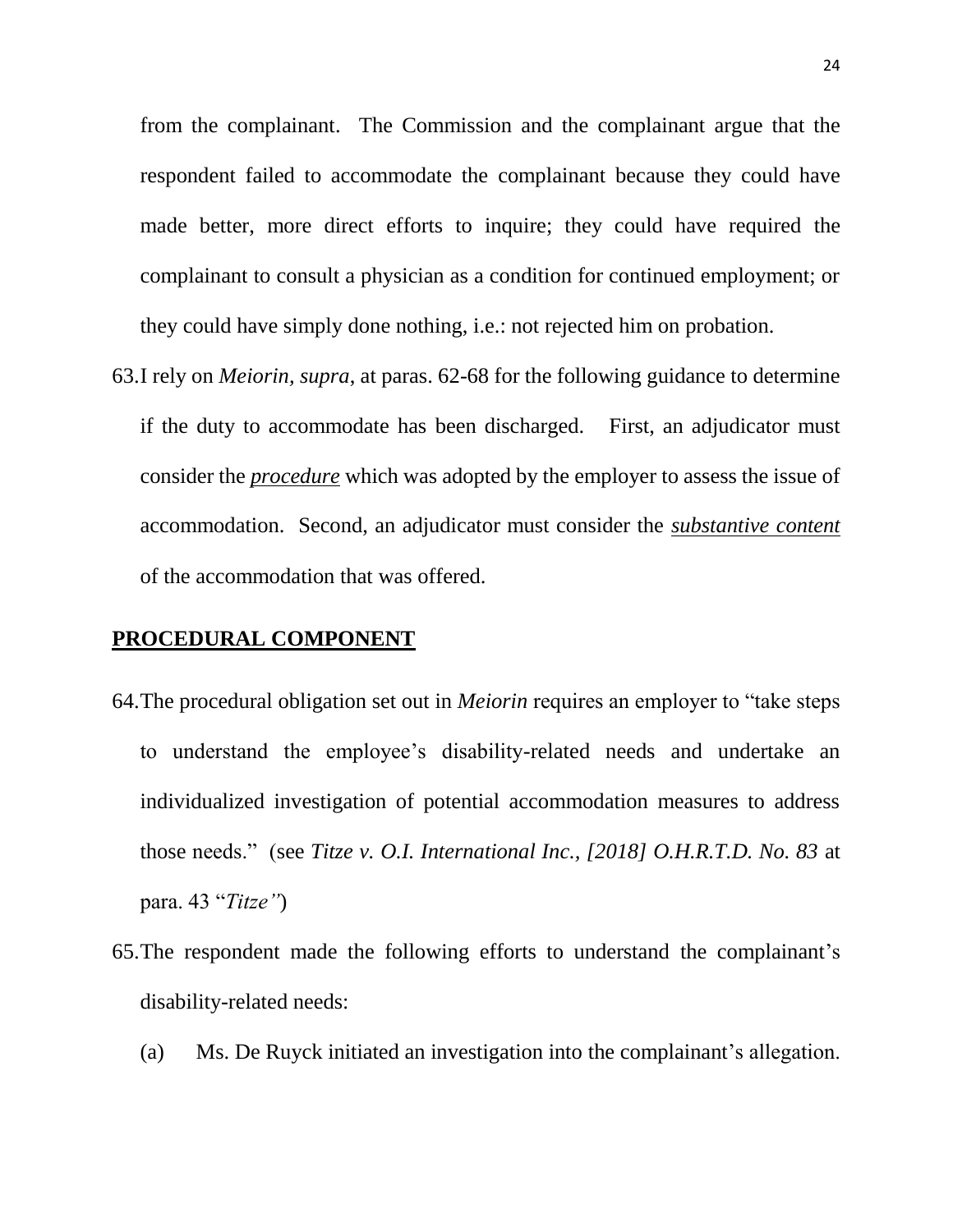- (b) At the July 21, 2011 meeting, Ms De Ruyck advised the complainant to seek medical attention and speak with EAP. After the meeting, Ms. De Ruyck emailed the complainant and re-iterated her suggestion that he seek help from a doctor and EAP.
- (c) At the July 22, 2011 meeting, Ms. De Ruyck urged him to seek immediate medical attention. She asked him if he was suffering any physical or mental issues. She reminded him again about EAP.
- (d) In July 2011 Mr. Watt reviewed the complainant's work email and work history looking for any concerns related to his performance and found no issues.
- (e) At the July 26, 2011 meeting, Mr. Watt asked the complainant directly if he was suffering from any physical or non-physical disability and was advised to see a doctor and referred to EAP
- (f) At the August 5, 2011 meeting, the employer concluded that the complainant's allegation was false. Mr. Watt told the complainant that the GOM was a supportive workplace and that EAP and a physician could assist in discovering an underlying physical or non-physical medical condition.

In response to the above, the complainant did not disclose any mental health issues. He also declined to see a physician and declined to avail himself of EAP.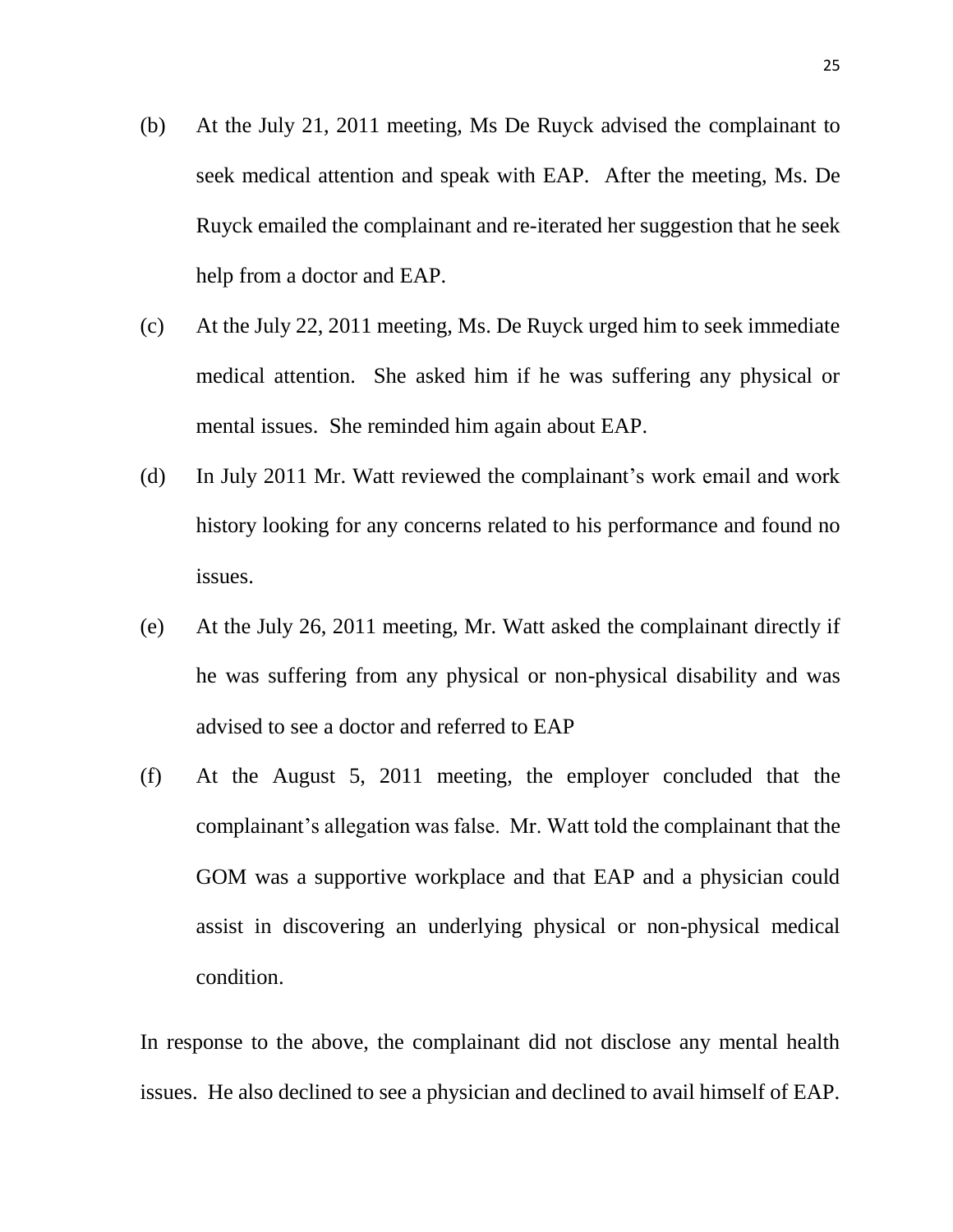I acknowledge that there may be situations where a person who is suffering mental illness may not have insight into their condition due to the very nature of their disability however I have no evidence before me to support this proposition. Even if the complainant lacked insight into a mental illness, he did have information to share with the GOM regarding his attendance to AFM, Klinic, and Dr. Hobbs' office. This information was not provided. The GOM had a perception that the complainant had a disability however they were not able to get information to form an objective basis for the complainant's disability related needs.

- 66.I do not agree with the complainant and Commission's submission that the GOM ought to have been more direct or made more efforts of inquiry regarding the complainant's disability-related needs. The complainant was adamant that his symptoms were real and that he presented himself "at work well rested and with a clear mind". The GOM's inquiries were commensurate with their perception, at the time, of the complainant's disability.
- 67.I conclude that the GOM did take reasonable steps to understand the complainant's disability-related needs in the first part of the analysis.

#### **SUBSTANTIVE COMPONENT**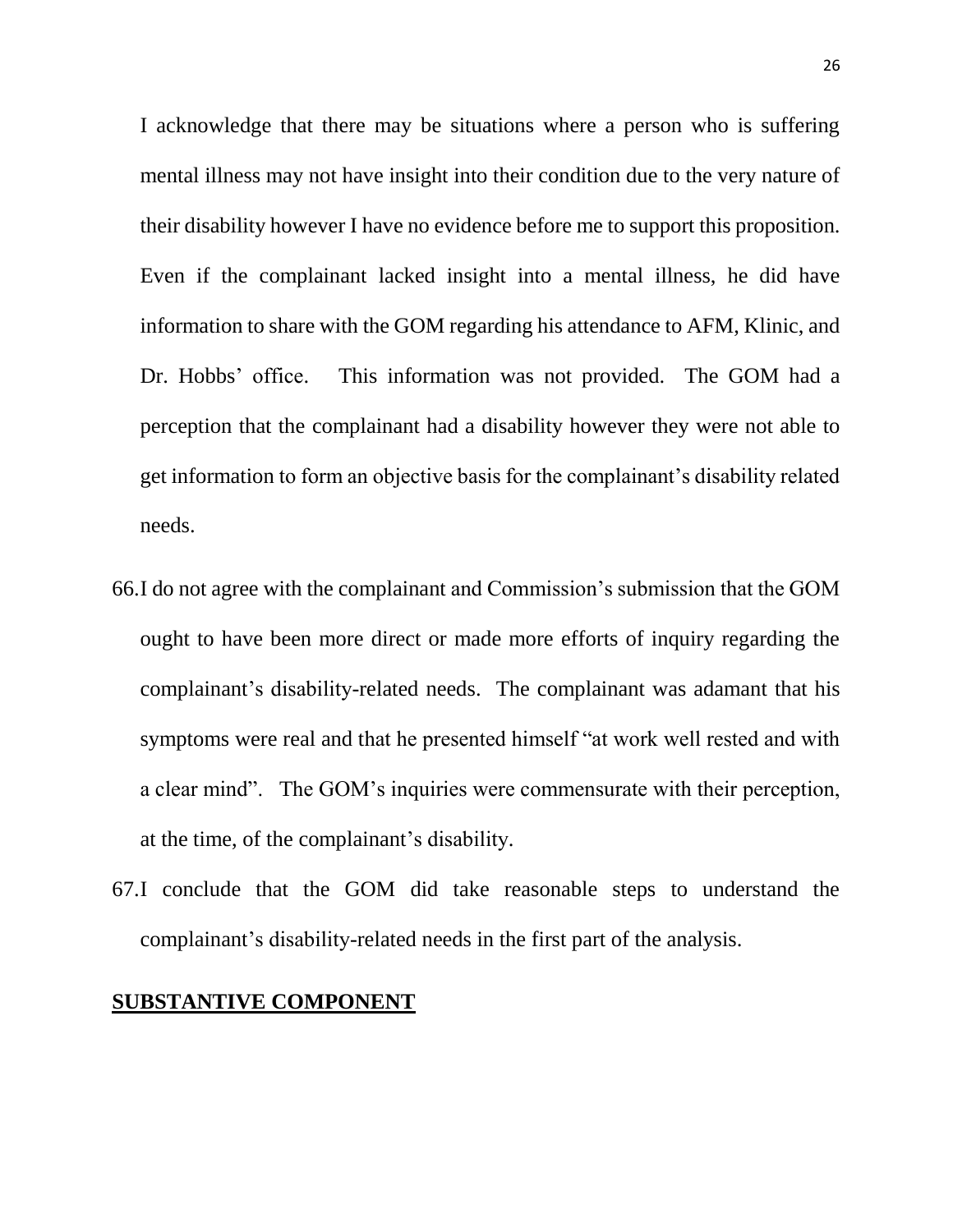- 68.The substantive component of the analysis "considers the reasonableness of the accommodation offered or the employer's reasons for not providing accommodation." (*Titze, supra*)
- 69.The search for accommodation is a multi-party process. (*Central Okanagan School District No. 23 v. Renaud*, [1992] 2 SCR 970, 1992 CanLII 81 (SCC). In the instant case the complainant failed to provide any information that may have led to reasonable accommodation at the relevant time. The complainant only provided information to the respondent long after he was terminated as part of the labour arbitration process by way of the Dr. Globerman report. He also refused to seek assistance through EAP or seek medical attention at the request of the GOM.
- 70.The Commission argued that the GOM could have accommodated the complainant in two ways: They could have required him to undergo a mandatory medical assessment prior to returning to work or they could have simply done nothing, i.e.: not rejected him on probation. However, I am not convinced either of these suggestions would have been reasonable for the reasons that follow.

*Mandatory medical assessment* 

71.The GOM did not have an objective basis upon which to determine reasonable accommodation because I have found that the respondent's perception of the complainant's disability was based on anecdote and personal experiences. It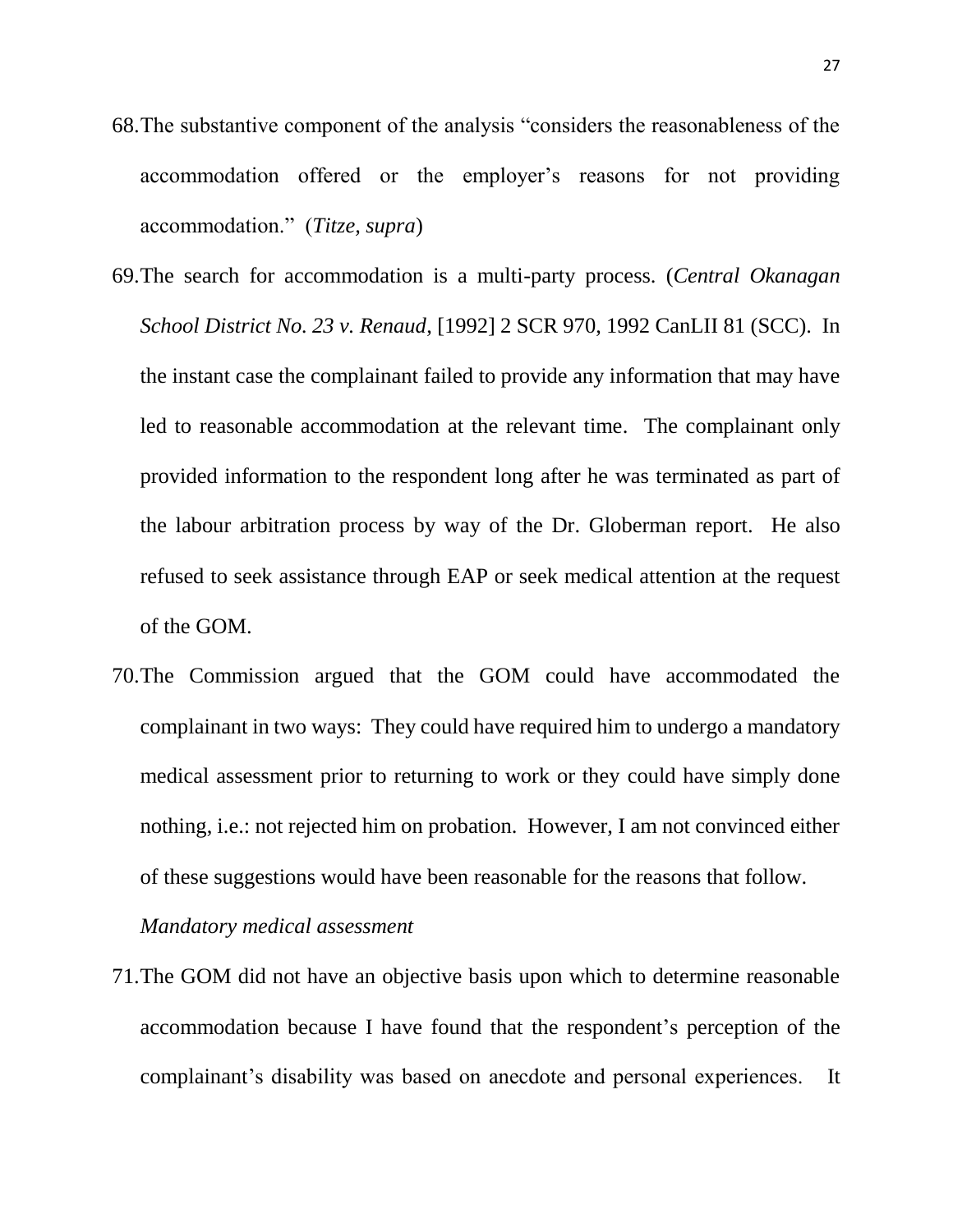would not have been appropriate to impose a mandatory medical assessment on the complainant in these circumstances without an objective basis of the complainant's disability-related needs. In *Horrocks, supra*, at para. 165 it was held that it "constitutes discrimination for an employer to rely on personal experiences and common place assumptions or stereotypes rather than on objective assessments when determining an accommodation plan for an employee who has a disability." In my view, forcing an accommodation on the complainant in these circumstances would not have been reasonable because the GOM lacked an objective basis to impose such an accommodation.

### *Rejection on Probation*

- 72.Not rejecting him on probation, or, put another way, simply overlooking the complainant's allegation was also not reasonable. Accommodation is a multiparty process. The complainant did not provide information to permit the GOM to accommodate any disability-related needs. Therefore, the GOM was left with the following unresolved employment issues:
	- (a) The complainant's food tampering allegations were disruptive and required an investigation;
	- (b) Throughout the investigation the complainant was not cooperating with the investigation by continuing to drink the coffee;